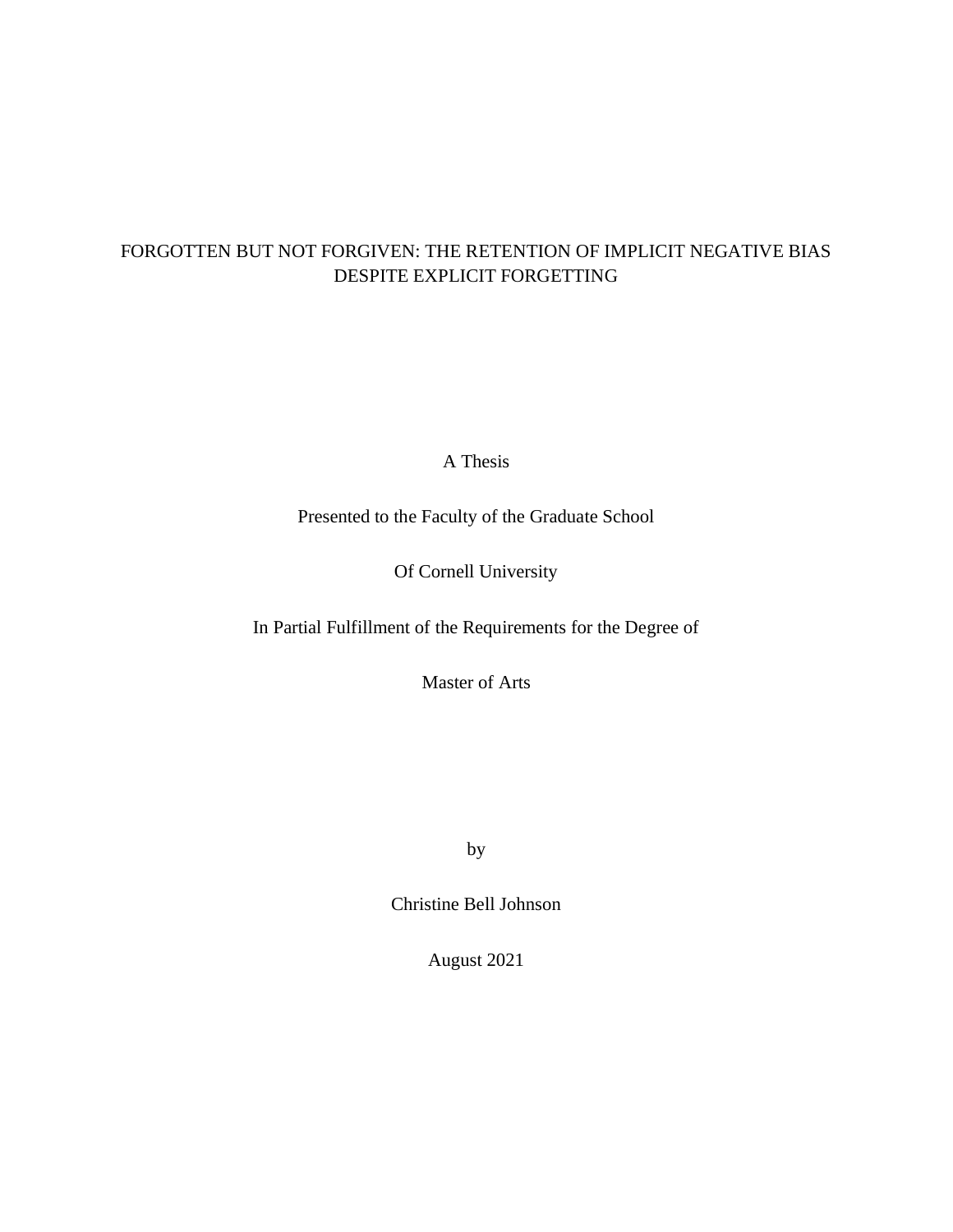© 2021 Christine Bell Johnson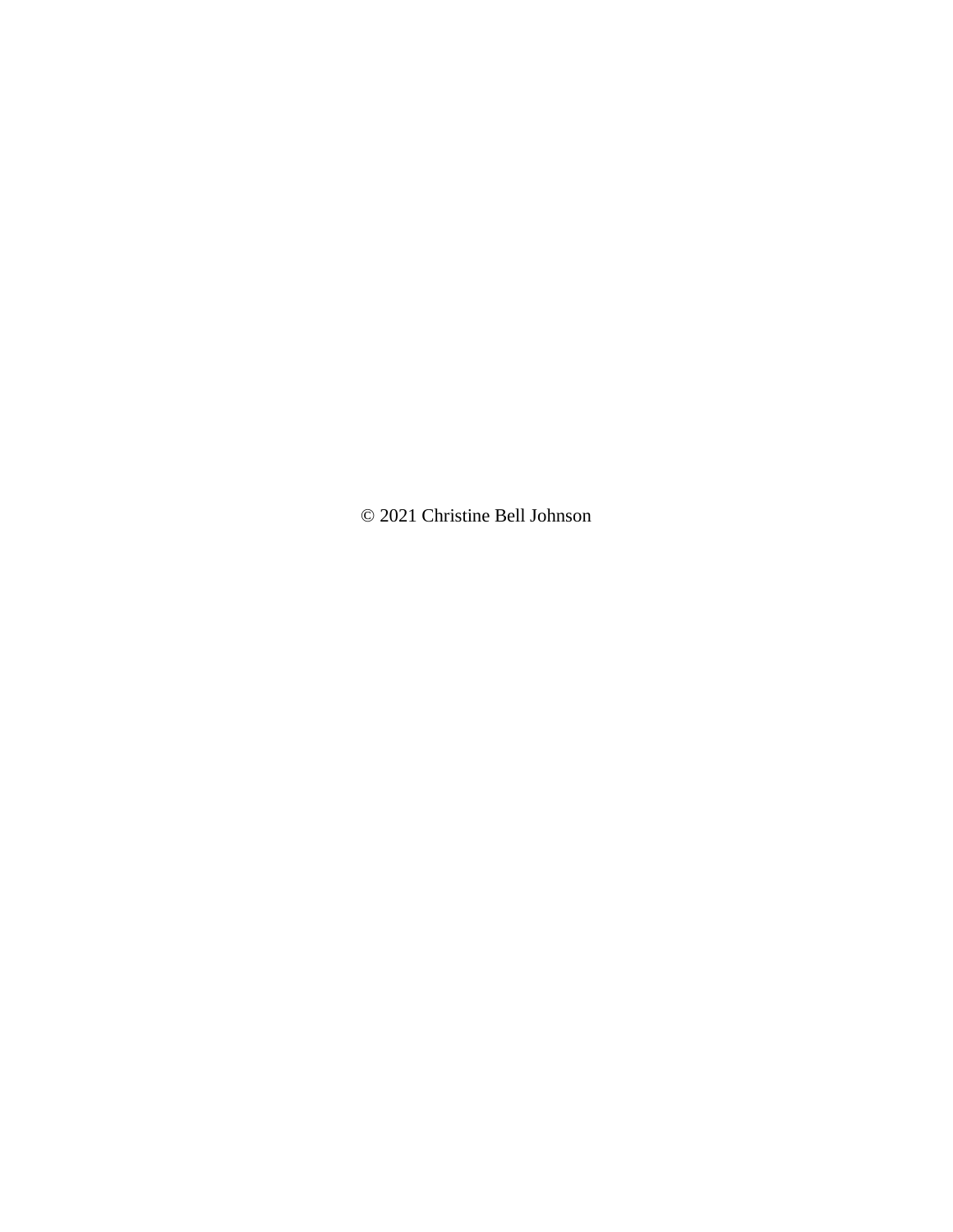## ABSTRACT

Previous studies have shown that implicit attitudes are much harder to reverse with updated information than are explicit attitudes. Yet, very little research has been conducted on a phenomenon we are calling "forgotten but not forgiven." That is, if we accuse someone of wrongdoing, then subsequently exonerate them by discrediting the information presented, will people who have been exposed to negative information about the character hold onto a negative implicit bias against the target even when they fail to recognize the person as the target on a conscious, explicit level? Our participant pool was comprised of 170 Cornell University students, who were shown information, told it was untrue, and took an Implicit Association Test. The main analysis was a t-test of participants' D-score, which was not statistically significant. Remembrance rates of the target remained low, however, and we suggest continued research on this topic because of certain limitations we faced with the COVID-19 pandemic.

Christine Bell Johnson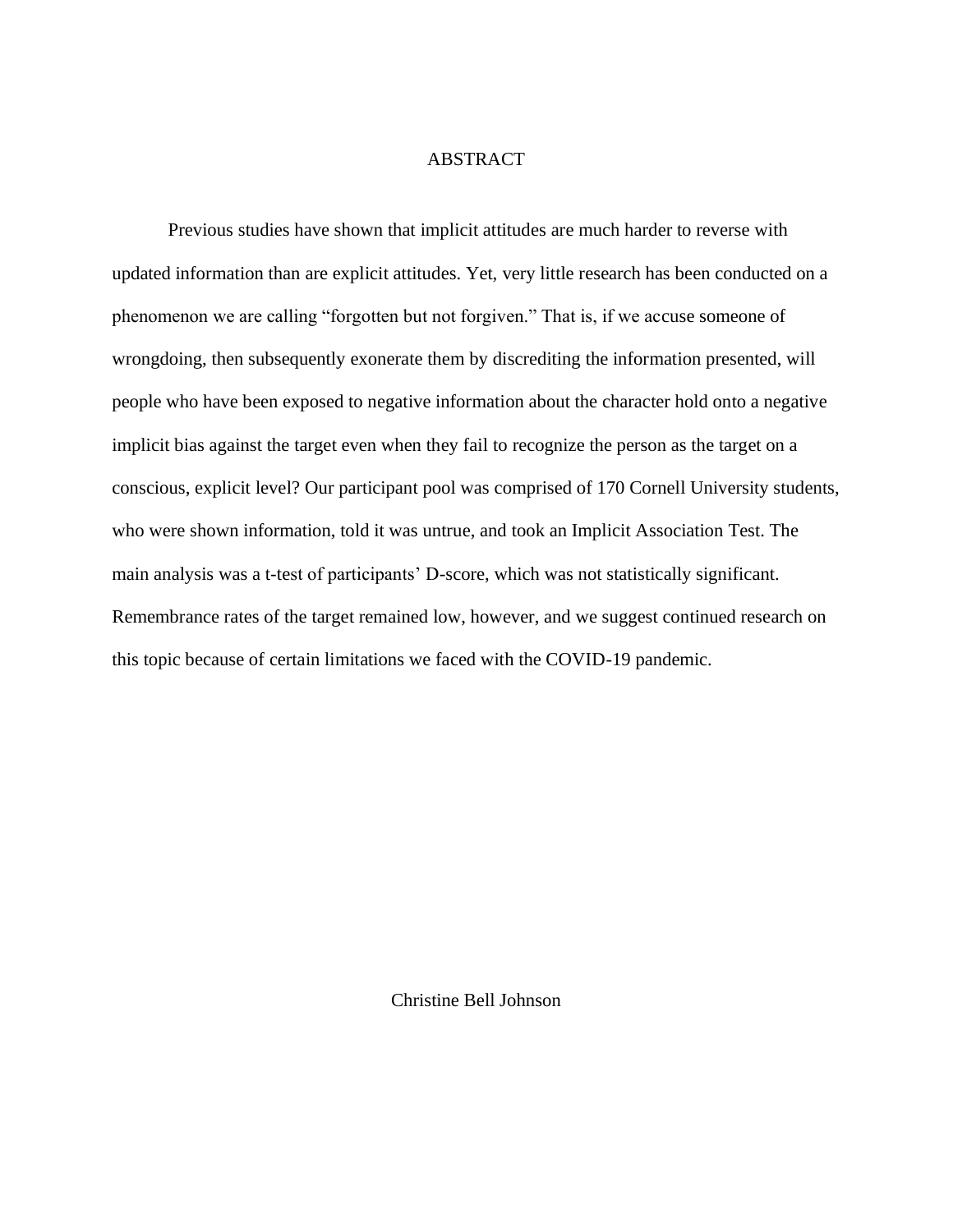### BIOGRAPHICAL SKETCH

Christine Johnson graduated from Cornell University in May of 2020 with a Bachelor's of Science in Development Sociology with minors in Law and Society, Inequality Studies, and Demography. While pursuing her undergraduate degree, she conducted research with the National Science Foundation on topics of impulse-control disorders, general mental health, and self-rated health in Ukraine populations. Christine began work with the Child Witness and Cognition Lab her concluding semester as an undergraduate, conducting research on persistent implicit biases, on which the current paper expands. Joining the Cornell Department of Human Development in August of 2020 to pursue a Master's in Developmental Psychology, Christine holds a concentration in Law, Psychology, and Human Development and her research focuses on implicit biases that persist even after a person has been exonerated and, indeed, forgotten.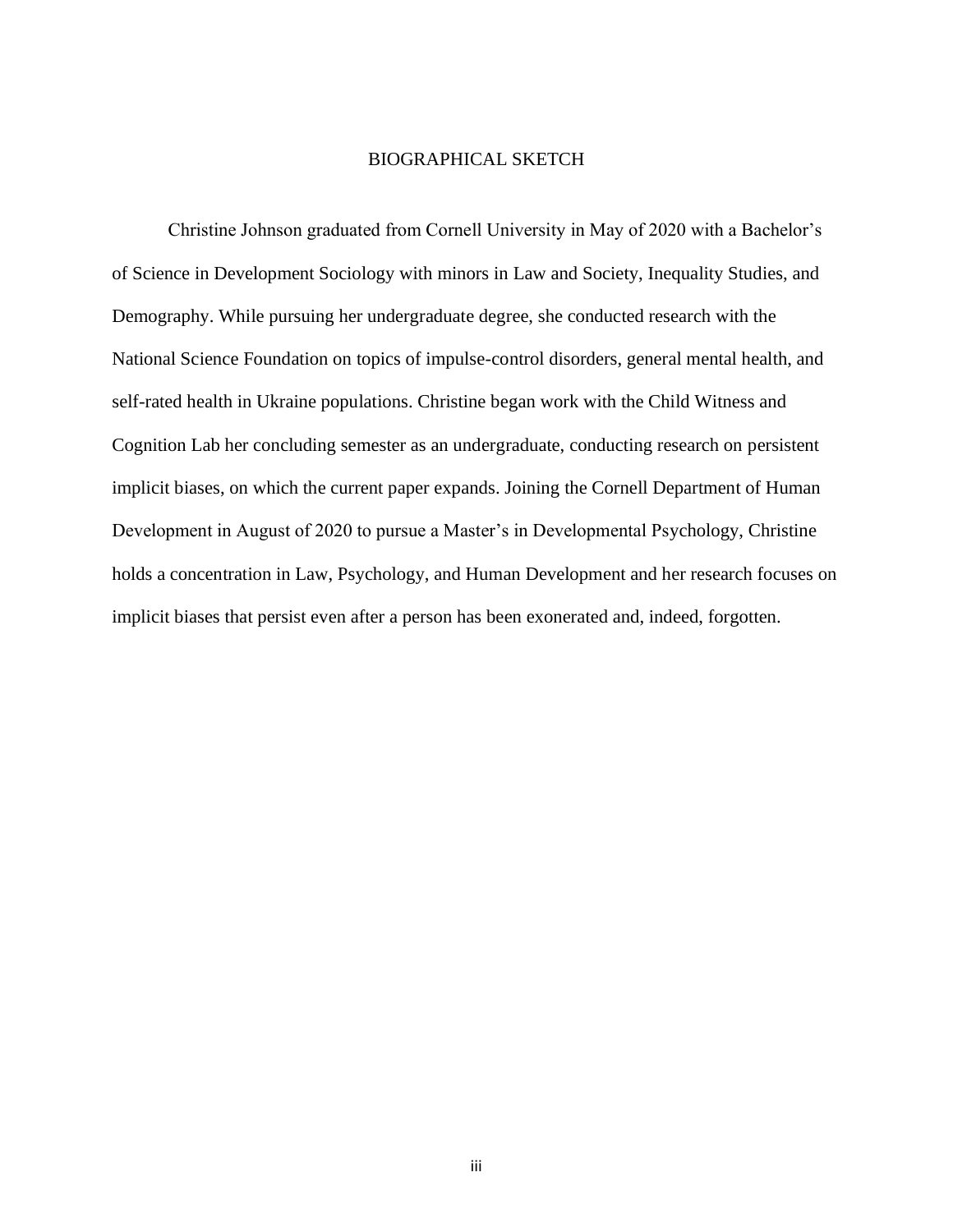# DEDICATION

For my parents, Julie and Karl, who always support and encourage me: thank you for believing in me and helping me reach my goals.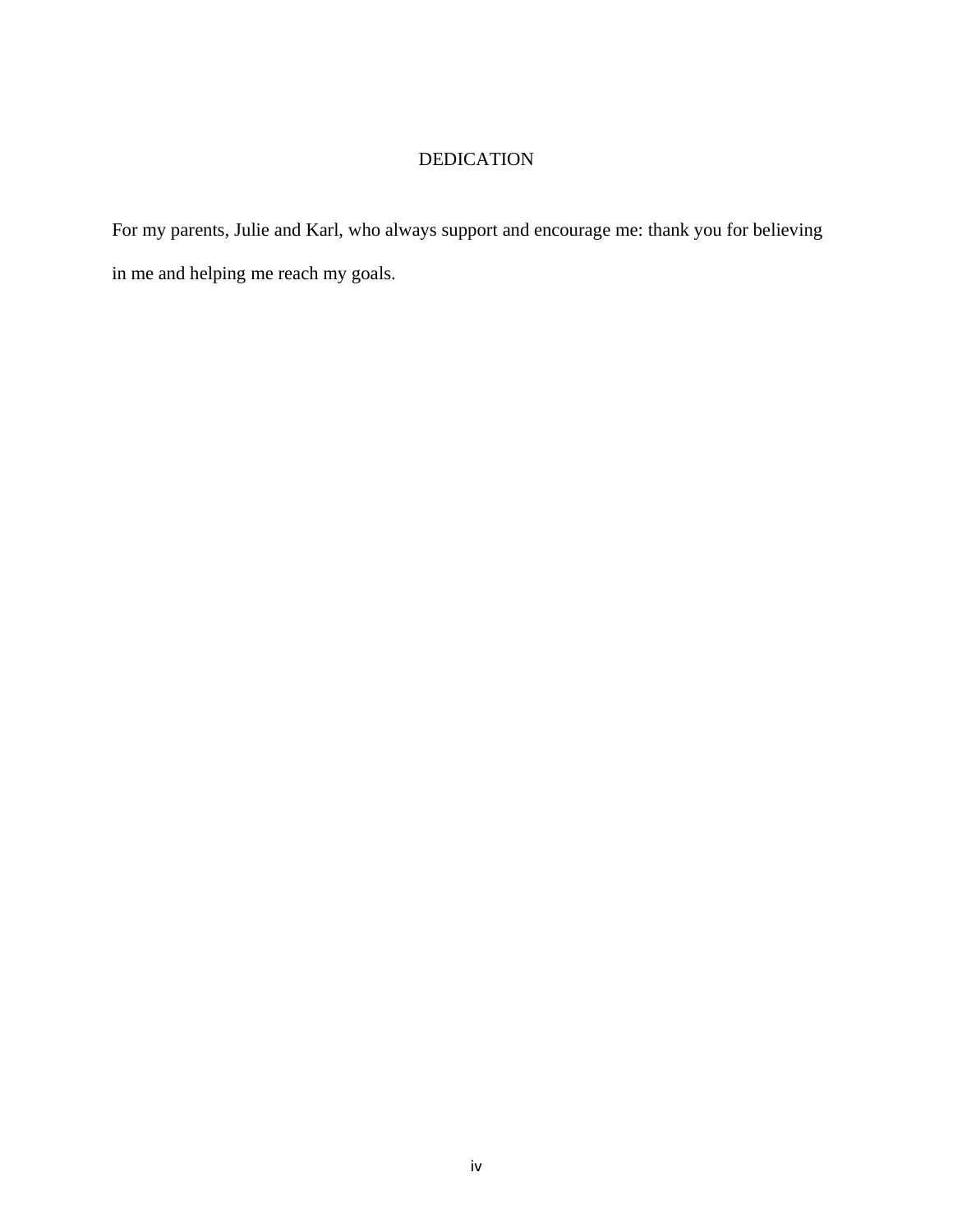### ACKNOWLEDGEMENTS

I would like to express my sincere gratitude to my faculty advisor, Dr. Stephen J. Ceci. Completing a graduate degree in the midst of a global pandemic brought its fair share of challenges, but Dr. Ceci was always ready to offer his expertise or a word of heartfelt encouragement when I needed it the most. It is because of Steve's abundant support that this thesis was made possible. I would also like to thank Dr. Wendy Williams for agreeing to be my secondary committee member and for her supporting role in the completion of this degree. My gratitude also to Andrew Baron of the University of British Columbia, for his contribution in permitting our use of CloudArmy's IAT software.

A special thank you to Cornell/Yale Ph.D. student Reut Shachnai for lending her experience to every step of this research. I would also like to express my appreciation to my undergraduate research assistant, Alexis Aberman, for her invaluable contributions.

And to Christopher, my fellow graduate student and my best friend, thank you for bringing so much joy and light into my life and inspiring me in everything I do.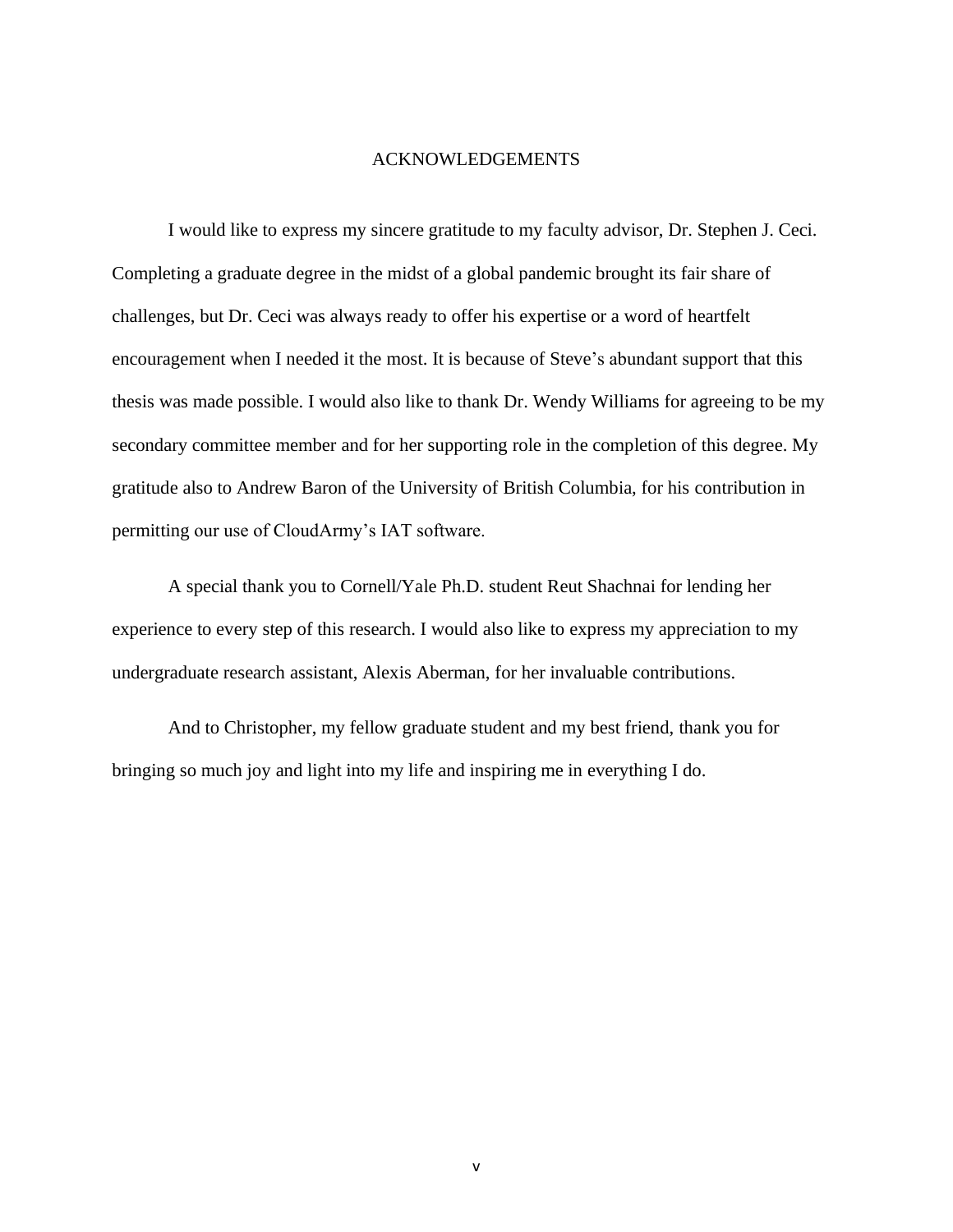# TABLE OF CONTENTS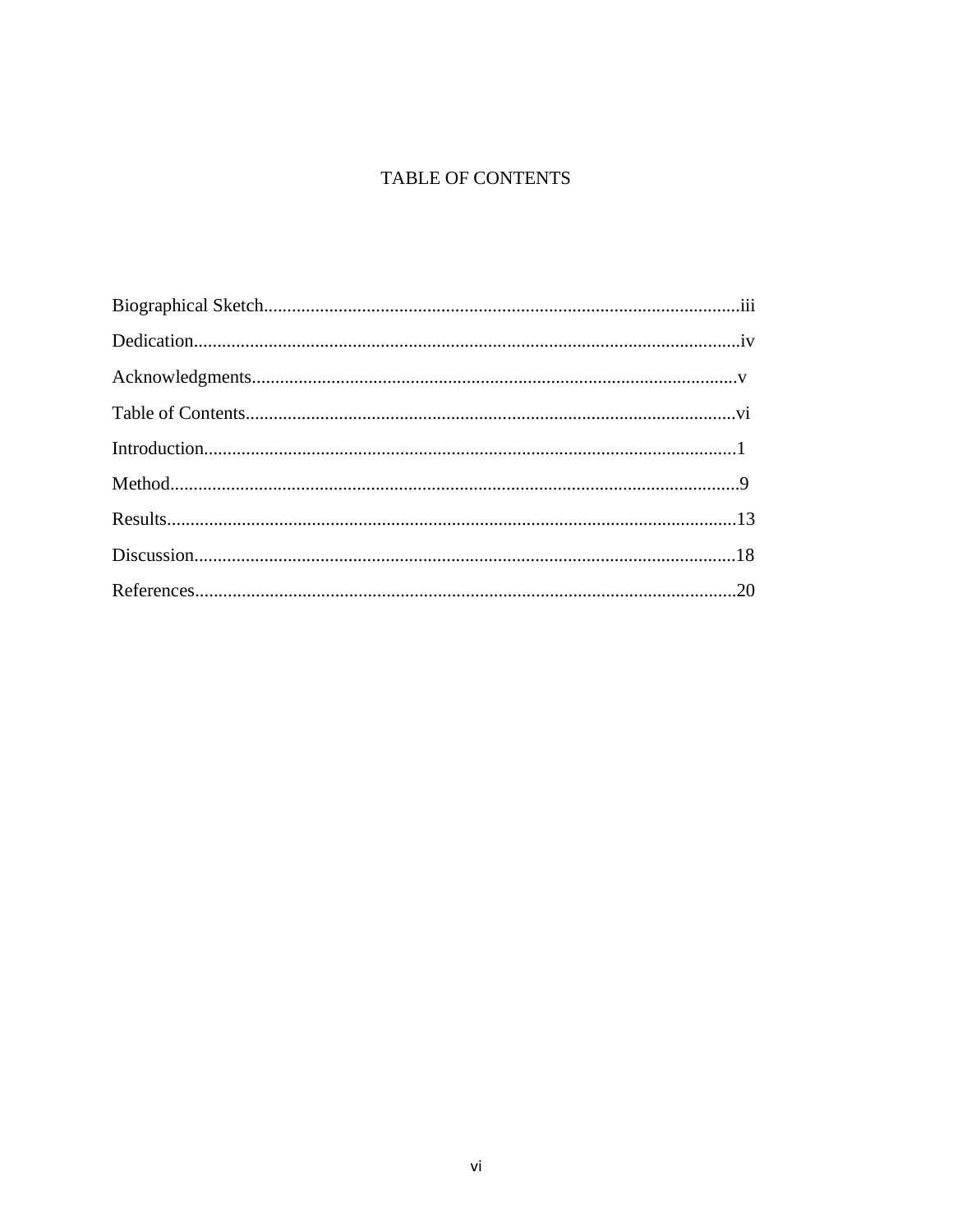## **INTRODUCTION**

"You can only make a first impression once." While this is, in principle, a factual statement (and a popular saying when meeting one's potential future in-laws), it is also true that actively revising previously formed attitudes is a common adaptation of everyday life. Many of us have close friends that we disliked at first meeting but grew to love. And yet others of us have enemies whom we once adored. Regardless, evaluation is one of the main methods by which we assess the world around us (Mann et al., 2015; Wilson et al., 2000). First impressions are a common form of evaluation, as they occur with all novel introductions, whether it be meeting someone entirely new or watching a movie for the first time. As humans, we constantly react to the world around us in a spontaneous and rapid fashion. A facet of this is our seemingly robust instinct to make snap judgements of others based on extremely limited information, an action we cannot easily inhibit (Gladwell, 2005; Todorov et al., 2013; Todorov, 2017; Winter et al., 1985). Moreover, this conscious and explicit liking or disliking towards the attitude object is accompanied by an implicit and routine positive or negative reaction (Gregg et al., 2006). It is important to distinguish precisely what we mean by explicit and implicit attitudes.

If you were to be asked what you thought of someone, your response would reflect your explicit attitude. We are conscious of, and have the ability to control the way in which we express, our explicit attitudes (Fazio, 1995; Rydell et al., 2006). Your implicit attitude of a person is certainly harder to determine. In fact, much of the time people have little to no awareness of their true implicit attitudes. That is to say, implicit evaluations are *unintentional*  and often, but not always, unconscious (Blair et al., 2015). Thus, researchers have come to use the Implicit Association Test (IAT) in an attempt to reveal the implicit, often hidden, attitudes of the test-taker (Greenwald et al., 1998).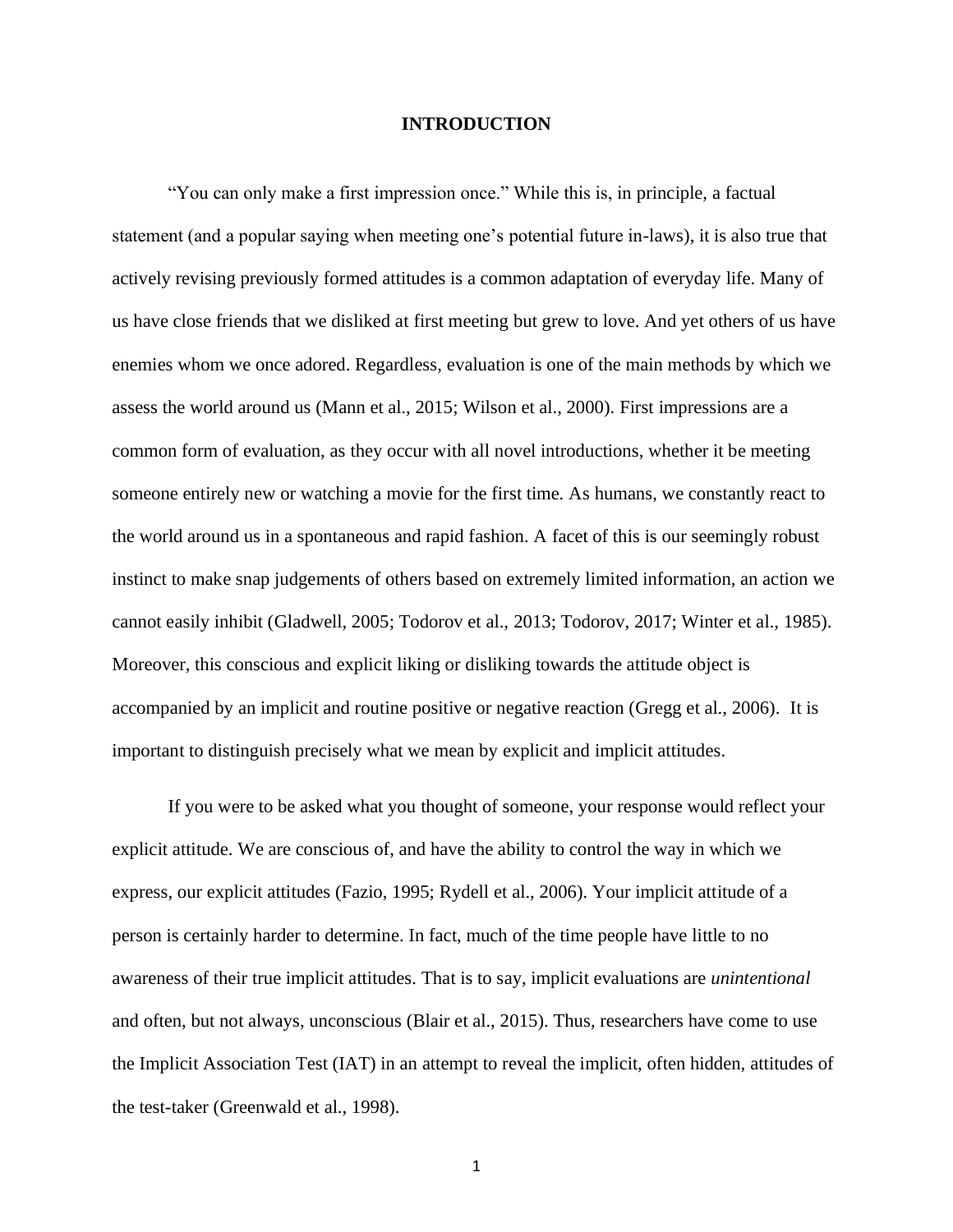## **The Implications of First Impressions**

Whether our first impressions are good or bad, they certainly have wide-reaching implications. This is in part due to our inclination to pay the greatest attention to evidence that confirms our presently held beliefs, whilst readily dismissing information that fails to espouse these convictions; this has been widely researched in regards to political attitudes, which are often marked by misinformation (Bartels, 2002; Munro, 1995; Thorson, 2015). This has especially treacherous consequences in the legal system, where false confessions have been shown to lead to a significant number of subsequent evidence errors (Kassin et al., 2012). In many facets of life, we fall victim to the confirmation bias and are inclined to falsely interpret new information as supporting our previously held beliefs, despite evidence that contradicts them (Dougherty et al., 1994; Lewandowsky et al., 2012; Nyhan & Reifler, 2010; Porter et al., 2010; Rabin & Shrag, 1999).

If initial judgements are robust and consequential as such, what happens when first impressions are based on false information? Certainly, we encounter numerous inconsistencies between hearsay and reality, no matter how small, on a regular basis. After all, we live in an age of "information overload;" much of this information, however, is disinformation or misinformation, sometimes referred to as "fake news" (Levitin, 2014). Accusations of sexual misconduct inarguably plague a stunning number of politicians and other public figures of our time. Is redemption possible after a person's reputation takes a turn for the worse? This question is of great importance, as misinformation saturates our everyday lives and often causes destruction to careers and livelihoods too little too late. If false information is so rampant, should this not require us to update and revise our opinions and beliefs about certain subjects and people as we learn and unlearn—or discredit prior—information? Revision of former understanding is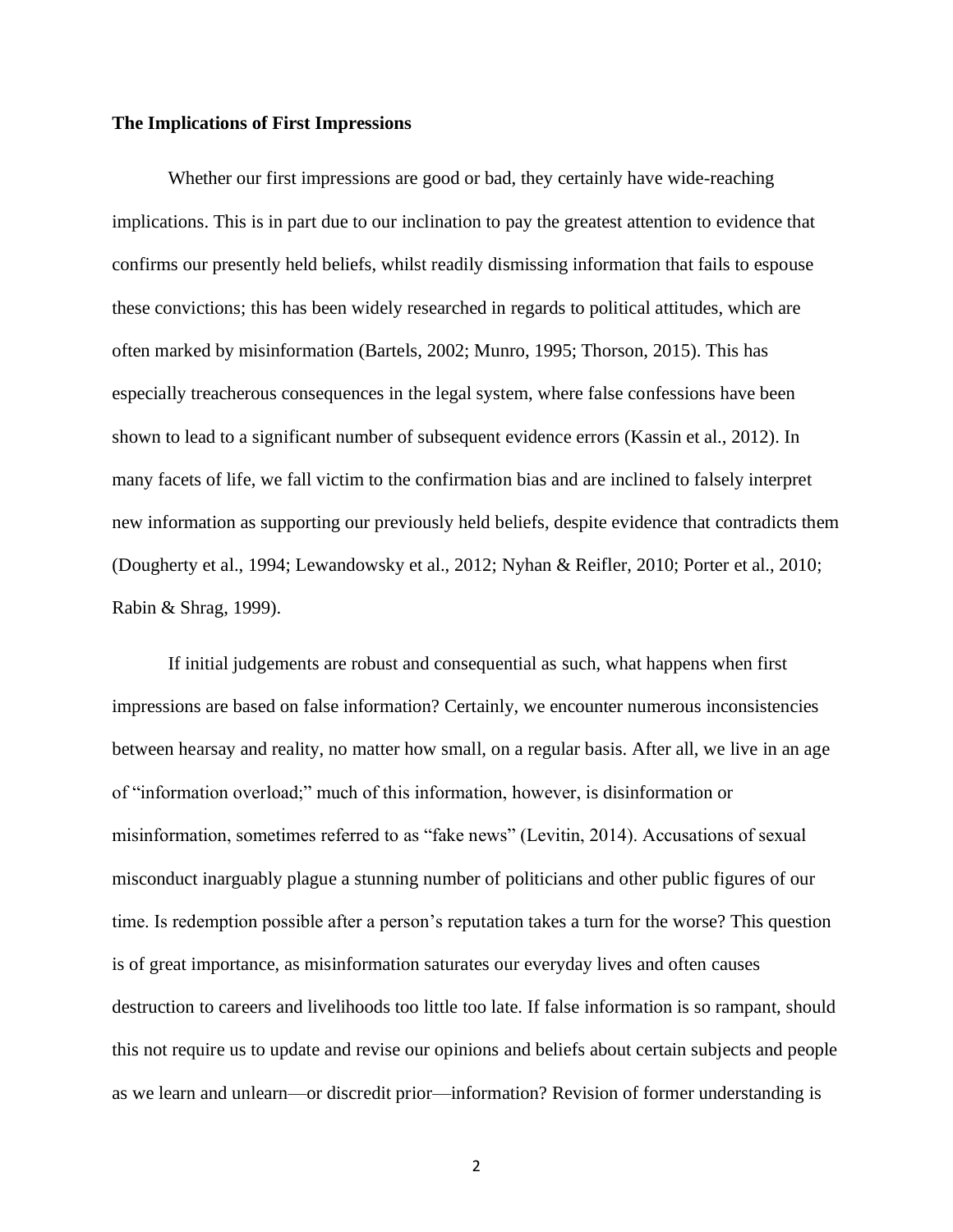certainly necessary in principle, though the minutiae of how, and how well, we are able to accomplish this are of the utmost importance. Allegations based on disproven accounts are undoubtedly harmful even *after* a person is exonerated. This is because when attitudes are changed due to updated knowledge, the original impression of the person is typically not completely erased, allowing memories of the past to impact ensuing behavior towards, and attitudes about, that person (Gawronski & Strack, 2004; Gregg et al., 2006; Petty et al., 2006; Wilson et al., 2000). Research strongly suggests that this phenomenon, often called the Continued Influence Effect, belief echoes, or the PAST (Past Attitudes Are Still There) model, holds steady in many circumstances of information revision (Johnson & Seifert, 1994; Petty et al., 2006; Thorson 2015).

## **Dual-Processing Models**

 Importantly, not only do past impressions have a continued influence through implicit means, but we also consider the possibility that the systems that form and maintain implicit evaluations may function autonomously from a person's conscious, self-recognized sentiments. That is, certain evidence suggests that explicit and implicit processes are separate from one other, this duplicity allowing a person to have an implicit attitude that directly contradicts their explicit attitude (Cone & Ferguson, 2015; Rydell et al., 2006; Sloman 1996; Smith & Decoster, 2000; Wilson et al., 2000). Sloman (1966) argued that we have two distinct learning processes, one for implicit attitudes and the other for explicit. Wilson et al. (2000) found this model of dual attitudes to be reflected in many aspects of cognition such as memory, motivation, and selfesteem. However, dual attitudes were found to have the strongest relation to prejudice, or bias, providing further support for the ability to have two conflicting attitudes, and thus a lingering negative bias, towards a single object. If multiple attitudes, old and new, explicit and implicit,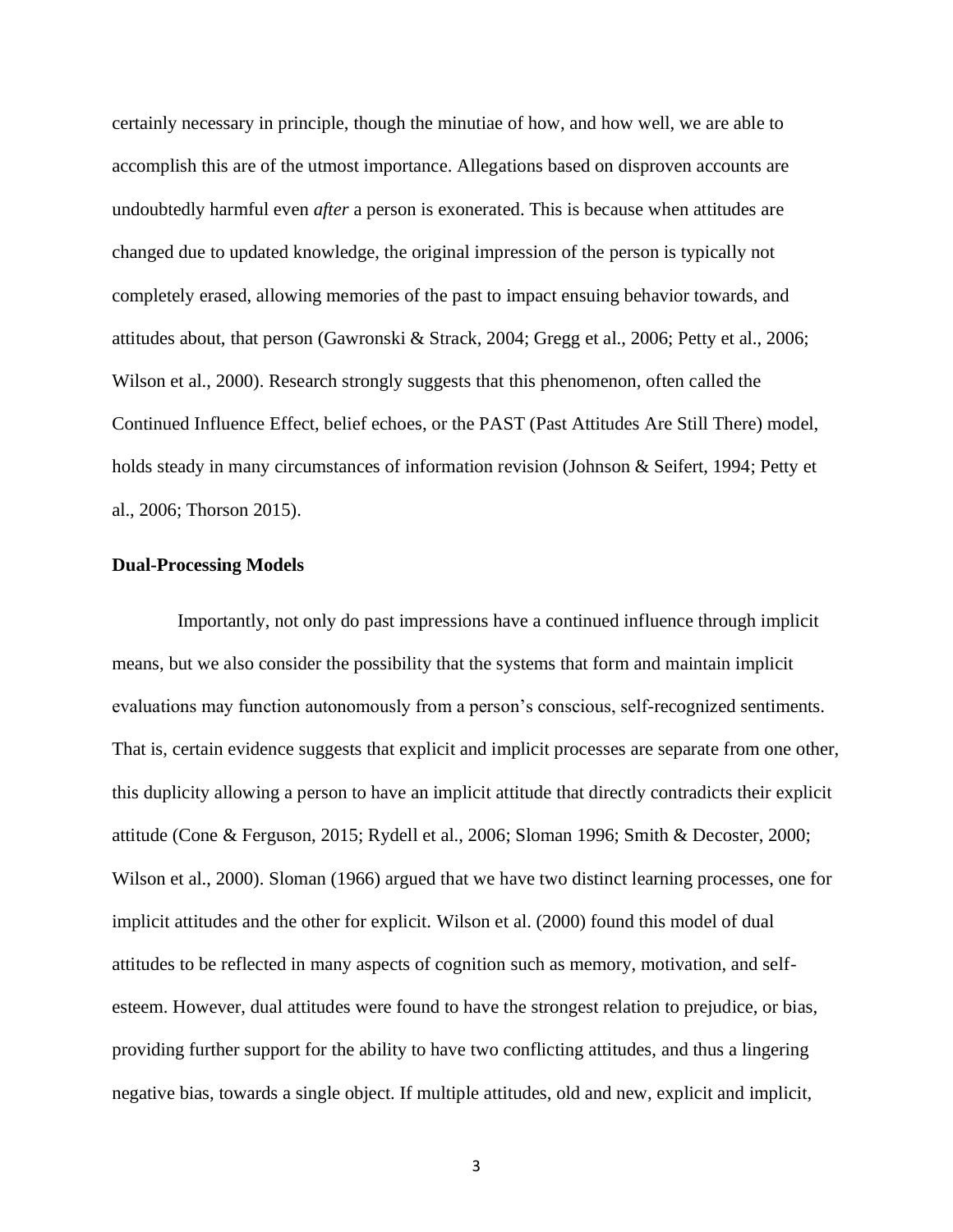can exist simultaneously within memory, then unconscious attitudes constantly impact a person's responses to stimuli, even despite a person's cognizance of the opposite attitude. Implicit attitudes are activated automatically whereas explicit attitudes require more effort to retrieve, the attitude a person affirms at a given time being a function of the cognitive capacity they have available at the time, and whether the explicit attitude dominates in salience or is less accessible (Wilson et al., 2000).

It is important to note that though dual processes theory has been replicated, it has also gained conflicting evidence. Peters and Gawronski (2011) also hypothesized that explicit and implicit attitudes are a direct result of dual learning processes, however they found evidence in contradiction to this hypothesis. Others have argued that there is not enough evidence to accept the dual-processing model and that experiments that have posited this have yet to be properly evaluated (Mitchell et al., 2009).

## **Attitude Revision**

Whether or not a dual-processing model exists, it is clear that when information given about a person or group leads to a negative evaluation, *explicit* attitude revision is possible when the information is subsequently retracted or reframed to remove or discredit the negative impression. Mann & Ferguson (2015) provide a good example of this in the laboratory when they relayed a story to participants about a man who broke into homes and brought about considerable damage in doing so. Then, the information is reframed to explain his actions as an attempt to save children from house fires. This allows for reinterpretation of the prior knowledge and thus a reversal of a person's formerly negative explicit attitude towards the character in the story (Mann & Ferguson, 2015). Accordingly, we can say with relative certainty that conscious attitudes can quite often be reversed as is the case when the villain of a story becomes the hero or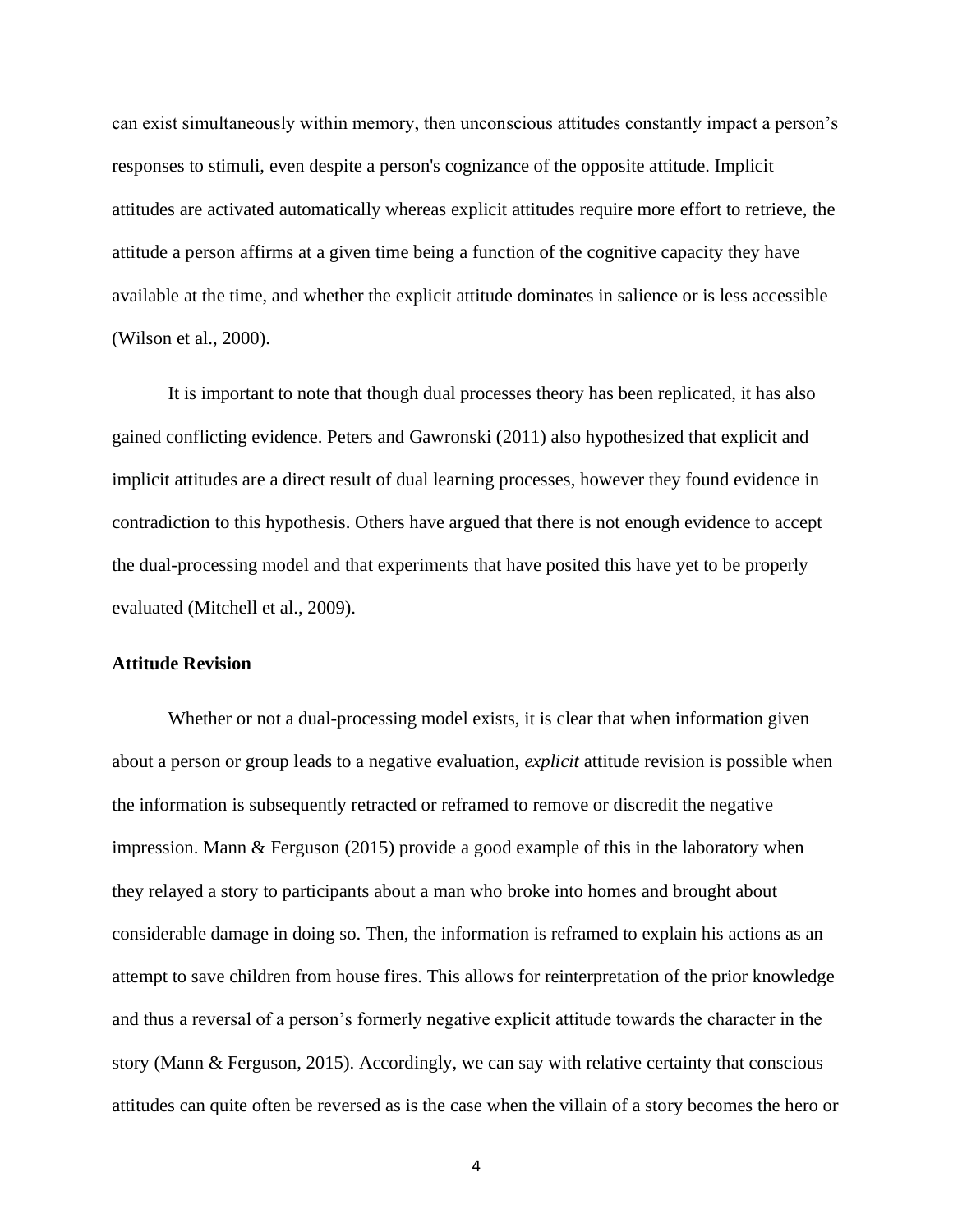vice versa. In fact, an experiment by Rydell & McConnell (2006) exemplifies that exposure to a minor amount of counter-attitudinal information can effectively alter explicit attitudes. Despite the seemingly malleable characteristic of explicit attitudes, empirical evidence strongly suggests the reversal of implicit attitudes is much harder to accomplish (Mann & Ferguson, 2015; Petty et al., 2006; Rydell & McConnell, 2006). This is especially true when there is little or no context for the information reversal (besides simply labeling the information as untrue) or when a person is experiencing any level of cognitive load when processing updated information (Mann  $\&$ Ferguson, 2015; Wilson et al., 2000). Generally, automatic and implicit attitudes are more resistant to change subsequent to their formation than are self-reported, explicit attitudes. That is to say, automatic evaluations are asymmetrically malleable: more easily formed than they are reversed, Gregg et al. (2006) likens this to gaining weight or accruing debt (Mann & Ferguson, 2015; Petty et al., 2006; Rydell & McConnell, 2006).

Implicit evaluations transform more efficiently and thoroughly in the negative direction: accusing a widely respected person of sexual misconduct or another misdeed can immediately taint implicit attitudes towards the accused, attitudes that were once undoubtedly positive. This is due to the negativity bias, which posits that negative information is treated as significantly more diagnostic (and thus more reliably representative of a person's character) compared to positive information (Cone & Ferguson, 2015; Ito et al., 1998). Considering this, it is thought that changing a person's opinion of someone else from negative to positive is quite harder than the opposite: to most people, one good quality is not redeeming, but one bad quality can certainly be damning (Baumeister et al., 2001; Fiske, 1980; Levey & Martin, 1975; Rozin & Royzman, 2001; Skowronski & Carlston, 1989). Because of this, it is important to be extra vigilant when making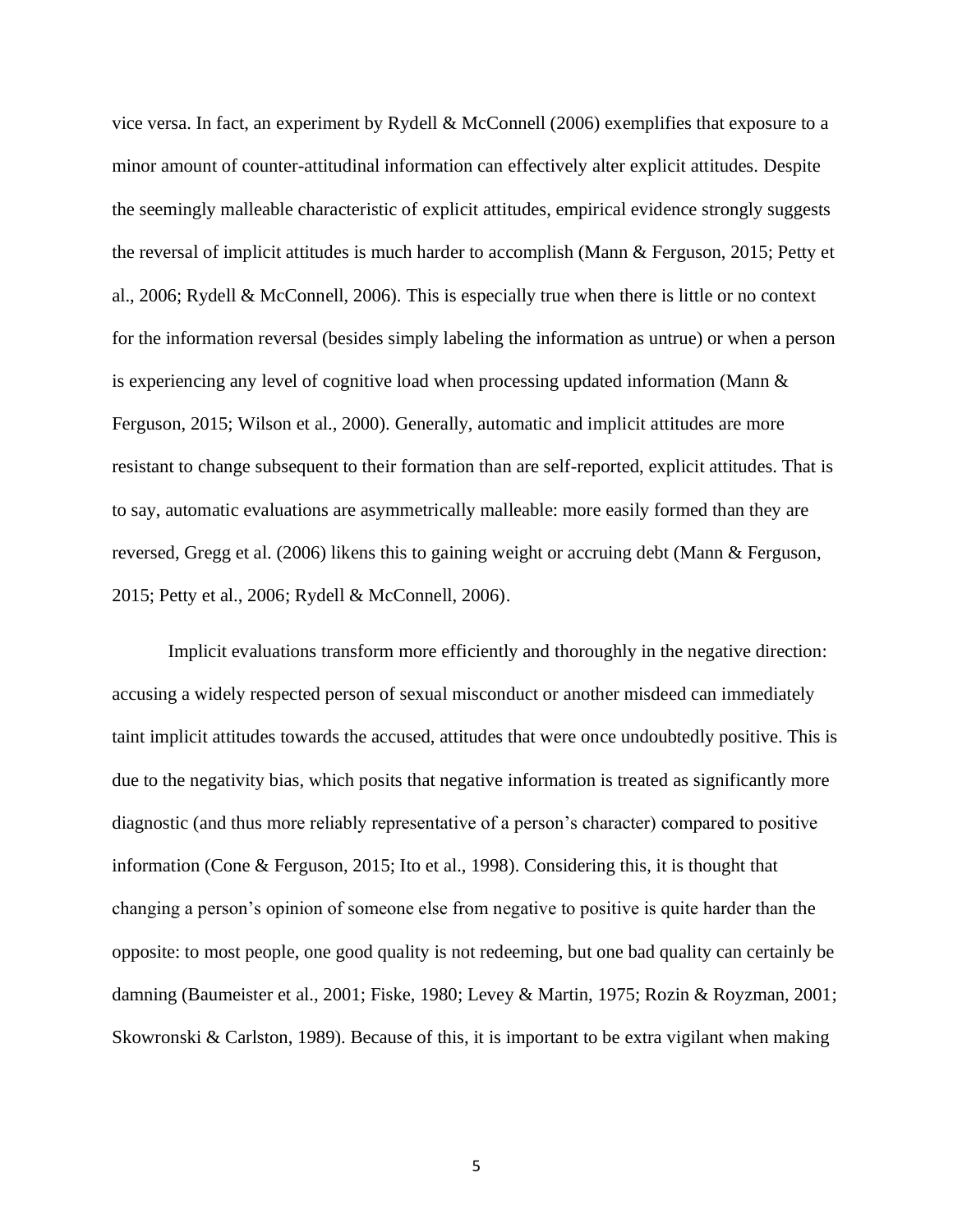accusations and convictions. This is especially imperative in a time where news, true and otherwise, spreads quickly and irreparably.

## **Forgetting but not Forgiving**

Our aim is to discover whether an implicit bias or subconscious negative attitude can persist even past a person's conscious memory. Victorino et al. (2019) conducted a similar experiment in two parts, the first of which asked participants to rate a piece of chocolate and the second, a scientific paper, all the while priming them with the name of a university that they claimed was funding their research study. The priming stimuli across both experiments were footnotes indicating that funding for the research was of either European or African origin, depending on the condition assigned to the participant. It was determined that the priming stimuli, while not remembered by 92.5% of participants, still had a significant impact on the judgements and evaluations made by participants in both experiments. Specifically, participants showed significant bias against the African country prime in comparison to the European prime, as predicted (Victorino et al., 2019).

Bastick (2021) is also relevant to the present research because they demonstrated the ability for disinformation to change participants' behaviors without their conscious awareness. Participants took a Finger Tapping Test while being exposed to fake news, and though they were unaware of the changes in their behavior, participants' finger tapping increased significantly after exposure to positively-valenced fake news. This finding supports the current research's hypothesis that implicit biases can persist in participants even when they explicitly forget the target.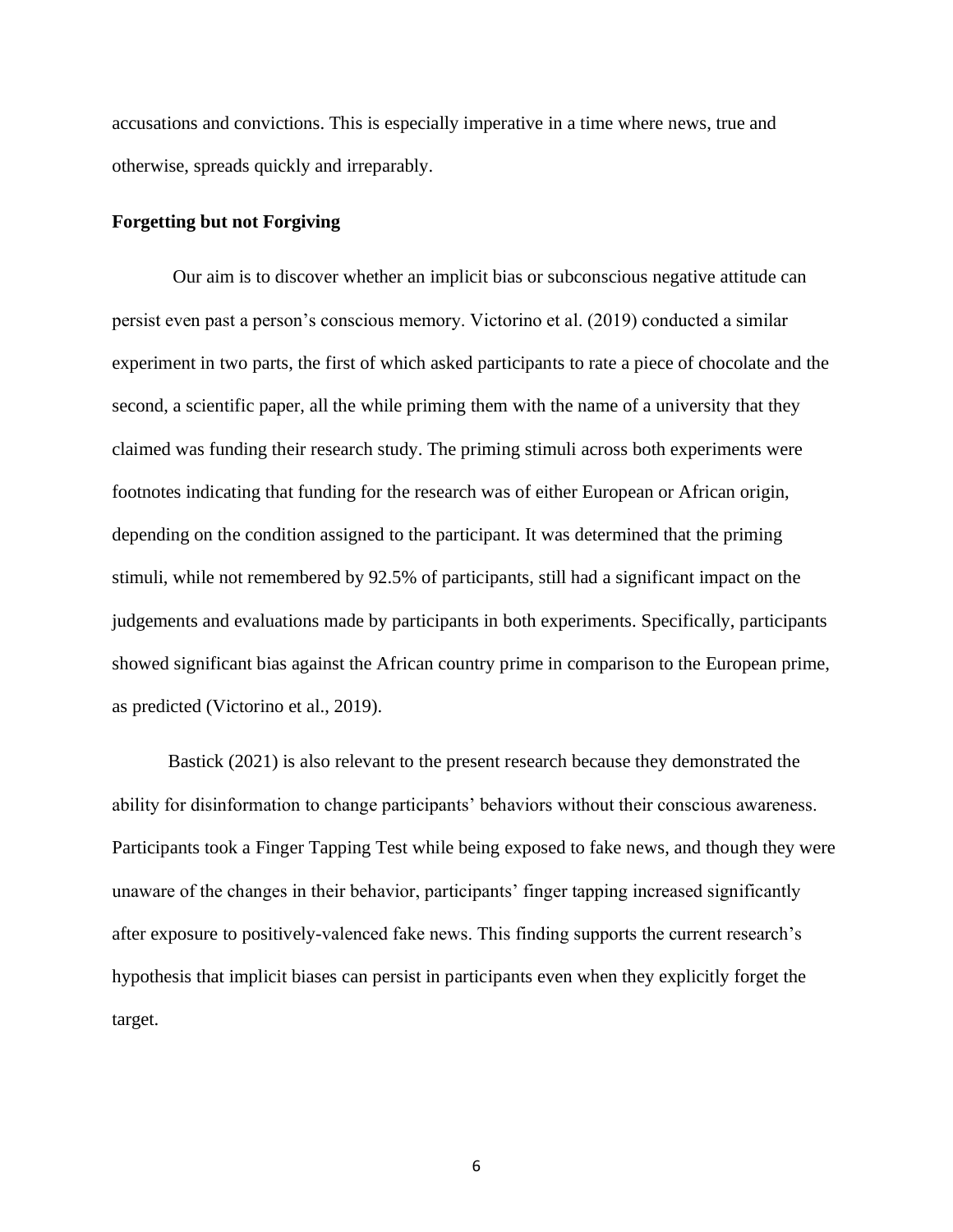## **The Present Study**

The present study is similar to Victorino et al. (2019) and Bastick (2021) in that all three studies aimed to test the persistence of bias effects in the midst of forgetting. However, our work also differs from these studies in several key ways. First, it utilizes an IAT, which is designed to measure the strength of implicit associations between objects and evaluations. The IAT is thought to be a reliable assessment of implicit bias effects (Greenwald et al., 1998). Next, the present study facilitates forgetting by presenting many verbal descriptions and images briefly; rather than using a subtle prime, there are many primes and objects of evaluation that are shown in a short period of time. We also employ fictional people rather than objects, as biases against exonerated persons have often dire consequences. Finally, the present study is unique in that it investigates continued bias effects through an IAT after exposure to misinformation, which has important implications during a time in which misinformation is amplified by the media.

This study not only aims to replicate past research evaluating implicit attitudes, and particularly their resistance to change despite explicit attitude reversal, but we also seek to examine the role forgetting plays in reversing or failing to reverse negative implicit attitudes. According to past research, implicit attitudes are sticky and often persist for a long while after information has invalidated previous accusations. Importantly, implicit attitudes and biases are also likely to persist a long while after explicit, conscious attitudes have been corrected and reversed. In the current study, we aim to see if this implicit attitude persistence can exist even when the attitude holder is unable to recognize the person they are evaluating. That is, can they forget the person, and thus the accusations against the person, and yet still not forgive them on an implicit level? We refer to this phenomenon as "forgetting but not forgiving." To test this, we present participants with a fictional person, i.e., "Person X," and accuse them of wrongdoing,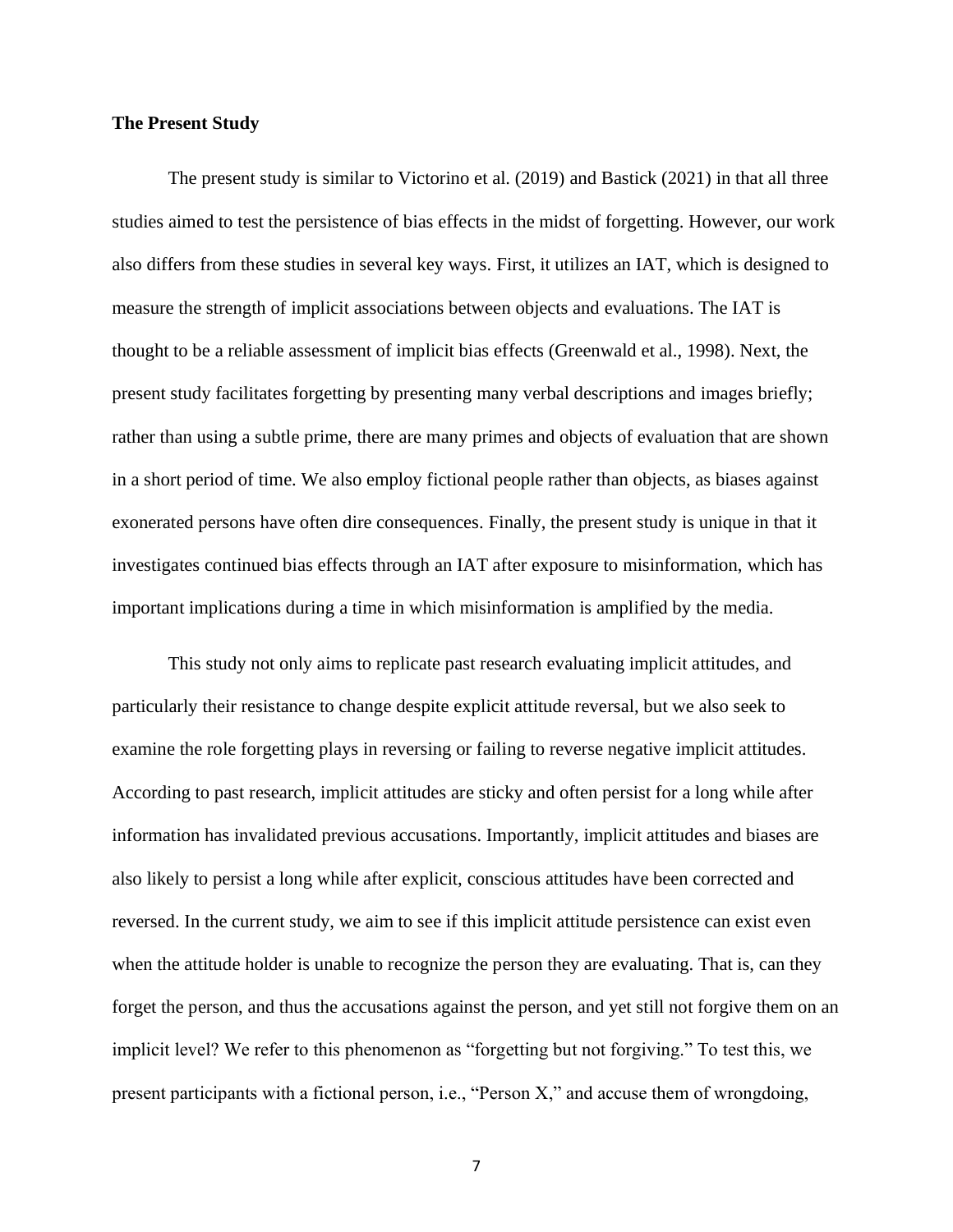then subsequently exonerate Person X by invalidating the information presented. Notably, we do not reframe the information as most real-life false accusations are not awarded this nicety. We attempt to determine whether an individual who has been exposed to these statements about Person X is likely to hold on to a negative, unconscious (implicit) bias against Person X even while failing to identify them as the target on a conscious, explicit level. We suspect that a persistent negative attitude can exist on an implicit level even when a person does not recognize the target's face. Although we have no *a priori* predictions regarding outcomes of the following, we also explore whether gender or race correlate with implicit bias against the target.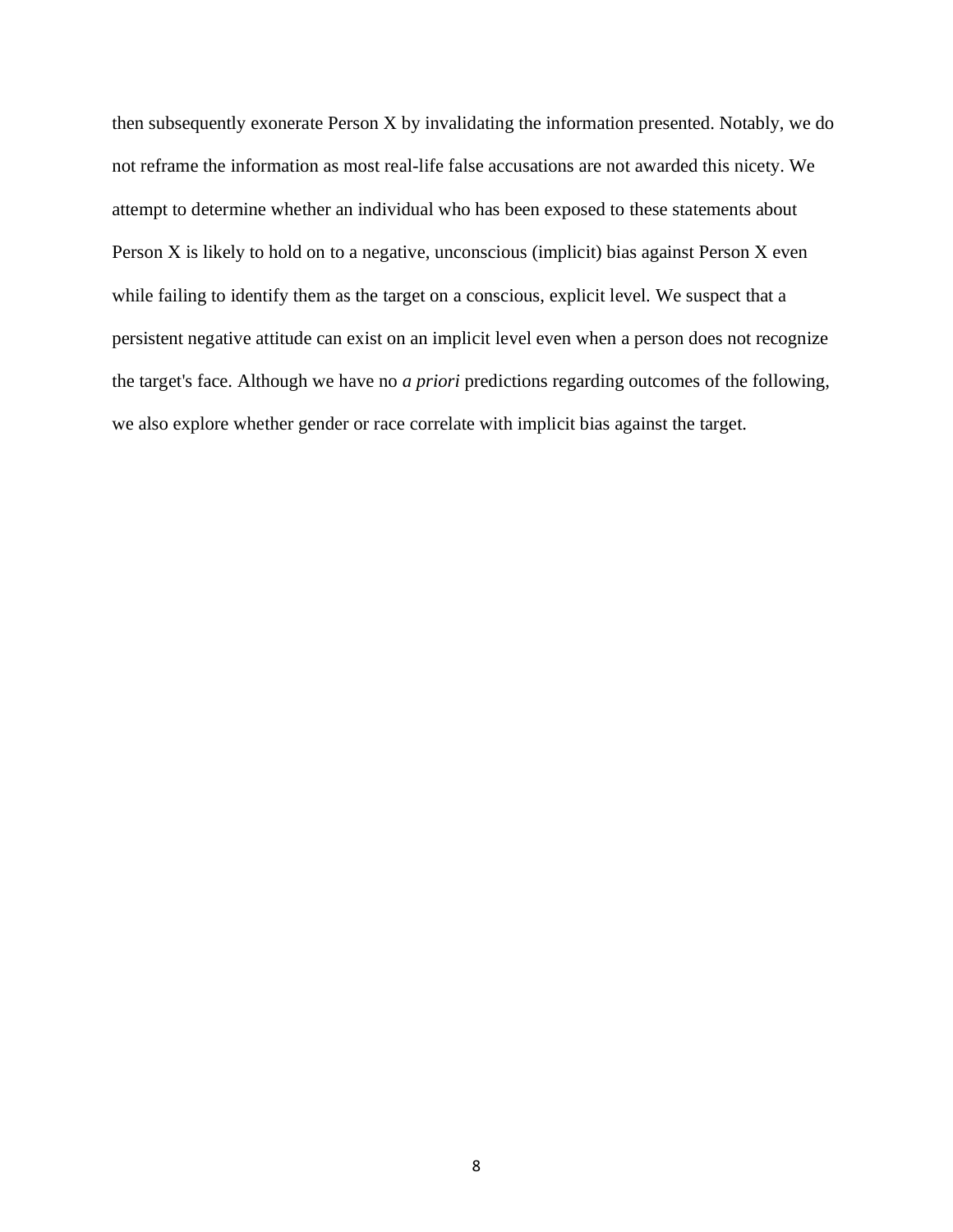#### **METHOD**

### **Participants and Materials**

Participants were undergraduate students taking courses that offered credit for research participation at Cornell University. Before beginning to collect data, we conducted a G-power analysis on a small-to-moderate effect size of  $d=2$  at the usual power (.80) and alpha (0.05). A simple t-test between a bias effect and zero requires a sample of *N*=156. We recruited a sample of *N*=170 in anticipation that there would be participants who met the exclusionary criteria. We chose to use exclusionary criteria for any participants who (1) failed to complete the IAT in full, and/or (2) met one or more of the following IAT exclusion criteria set by Greenwald et al., (2003): (a)  $\geq 10\%$  of responses faster than 300 ms, (b) error rate of  $\geq 35\%$ , or (c) average response latency of 3 SD above the sample's mean response latency. No participant met the exclusionary criteria and thus all 170 were included in our analyses.

The 170 participants included 28 males, 140 females, and 2 persons who identified as another gender or preferred not to say. Of the 170 participants, there were 78 who described themselves as White, 62 as Asian, 12 as Black or African American, 9 as Hispanic or Latinx, and 9 who chose "Other" or preferred not to disclose their racial identity.

# **Procedure**

The study began by introducing participants to 12 different men. These men's photos were selected from the Chicago Face Database (Ma et al., 2015). In an attempt to reduce the rate of remembrance of the target by introducing too many distinguishing factors, we comprised the pool of faces to include only young looking, white males with varying hair colors, eye colors, and facial shapes and features. Each of these men are denoted to participants with various letters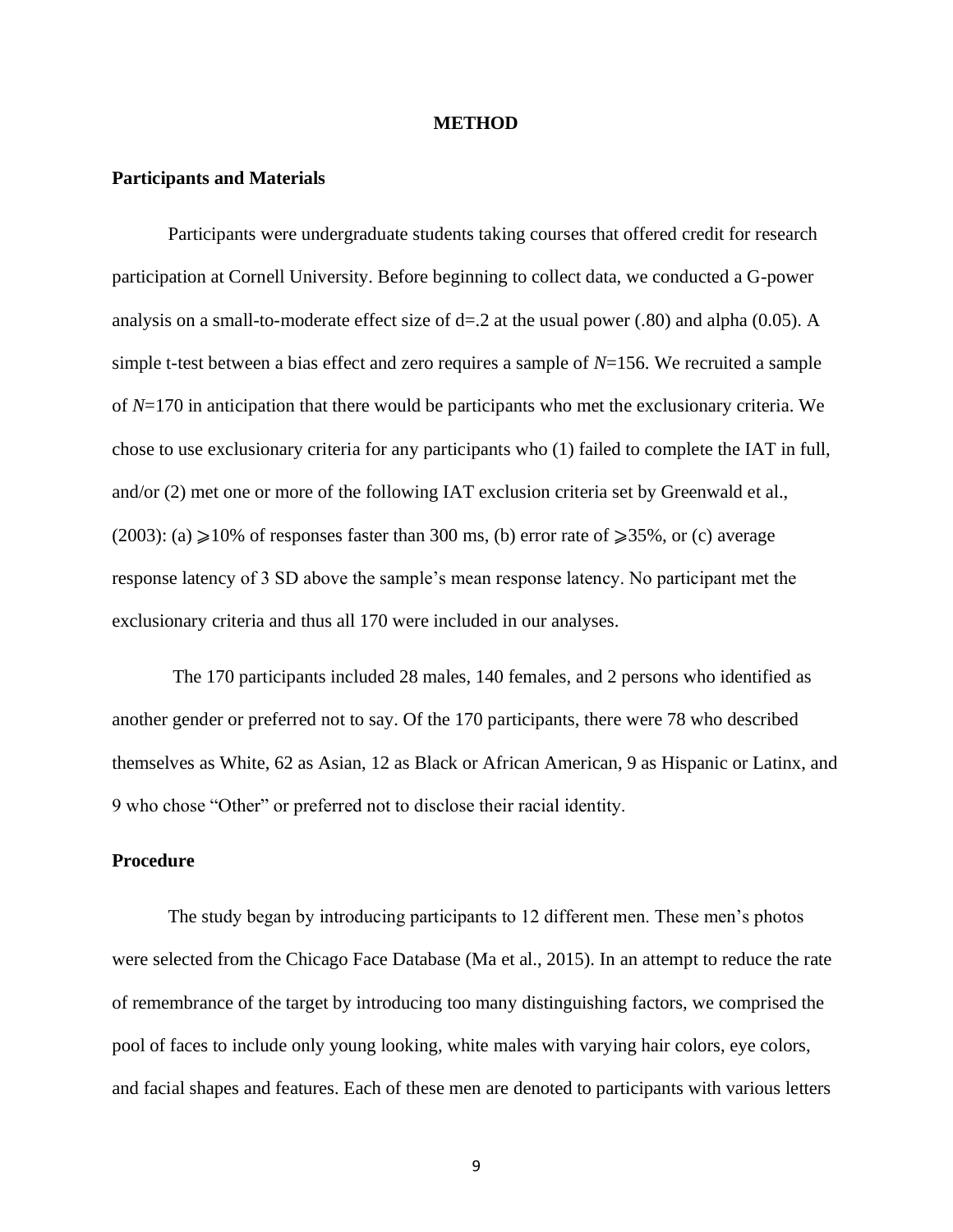(i.e., "Person M"). We suspected the use of specific names could provide participants with associations if they knew a person or persons with the same name. Additionally, names can provide an extraneous reason for positive or negative judgement, depending on if the participant liked or disliked each name. The participants were randomly assigned to one of three different conditions at an equal rate, with the target faces alternating with each condition in anticipation of the potential for judgements of attractiveness and to control for these and other differentiating visual evaluations.

The participant started by reading a brief conversation between two college women who discuss a man, painting him in a positive, negative, or neutral light. When the participant finished reading the conversation, they continued to the next slide to see a photo of the corresponding man's face with a 1-second exposure time. Twelve of these conversations and photos were shown to participants consecutively. We arrived at the number 12 after piloting the study multiple times and determining that exposure to fewer faces increased participants' recognition of the target, as did a longer (multiple-second) exposure time.

Participants were shown several faces that acted as distractors before the target appeared, allowing them to understand the flow of the study and the brevity of each face's appearance. The target appeared in the middle of the lineup as opposed to the end to reduce the chance for the recency effect to increase recognition of the target (Baddeley & Hitch, 1993). The neutral, or "control" face, which appeared in the IAT along with the target, was introduced to participants as one of the 12 faces and was described in a neutral way. By introducing the control's face before the IAT, we avoid the potential for the mere exposure effect, a phenomenon whereby repeated exposure to a specific stimulus leads an individual to respond to that stimulus more positively, therefore having the potential to cause participants to be partial towards the target (Zajonc,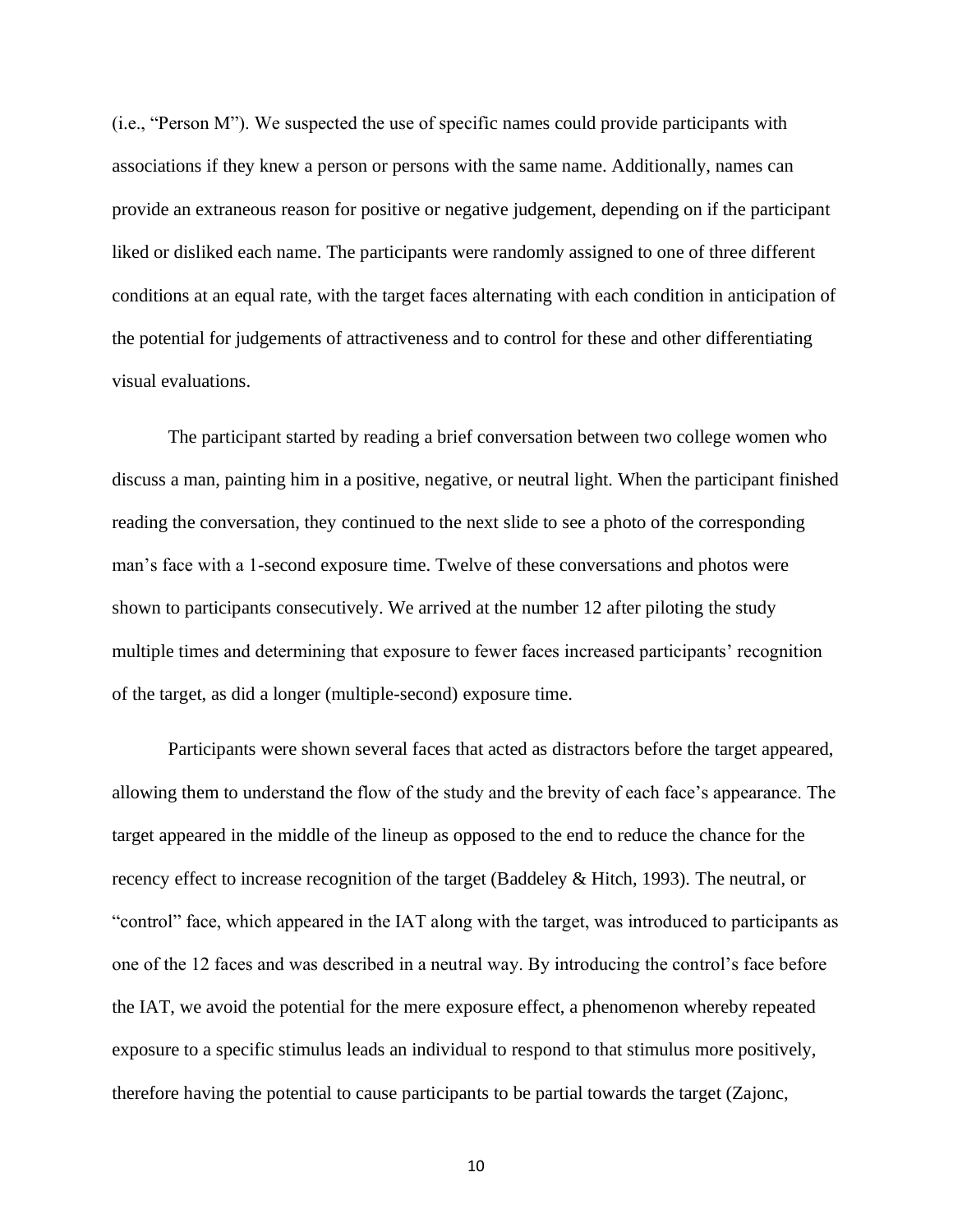1968). Notably, the effect remains consistent when images of people are used as stimuli, as demonstrated by the strong relationship between familiarity and the perceived likability of the images of people (Harrison, 1969). Therefore, the risk that participants may experience a more positive attitude toward a specific, familiar face is mitigated by our consistent use of non-novel faces in the IAT.

Each of the 12 photos we introduce in the beginning of the study has a corresponding photo of a different face's photo that is its normed counterpart. Norming was conducted by the Chicago Face Database researchers and determined by both objective measures of facial features and subjective ratings completed by a pool of participants (Ma et al., 2015). We selected pairs by choosing photos from the database that were pre-determined by norming to be very similar to each other. The 24 total photos, consisting of the 12 faces introduced to the participants and each of their normed matches, appear in the recognition task at the end of the study. This is intended to determine whether the participant undoubtedly recognizes and remembers the target.

Gregg et al. (2006) discovered that participants in their study created instant implicit attitudes towards novel persons described as having either positive or negative attributes. We attempt something similar by exposing the participants to 12 different people described in a bad, good, or neutral way.

The target was depicted in a negative way and the control (who provided a comparison in the IAT) was described in a neutral fashion. Specifically, the target was accused of wrongdoing (Person T cheated on their last partner) along with a few other non-target persons to detract attention from the target. The participants then completed an abridged version of the Big 5 personality test, the Mini-IPIP, by rating how much they agree to different statements about their personality on a 7-point Likert scale. This acted not only as a distinction from previous studies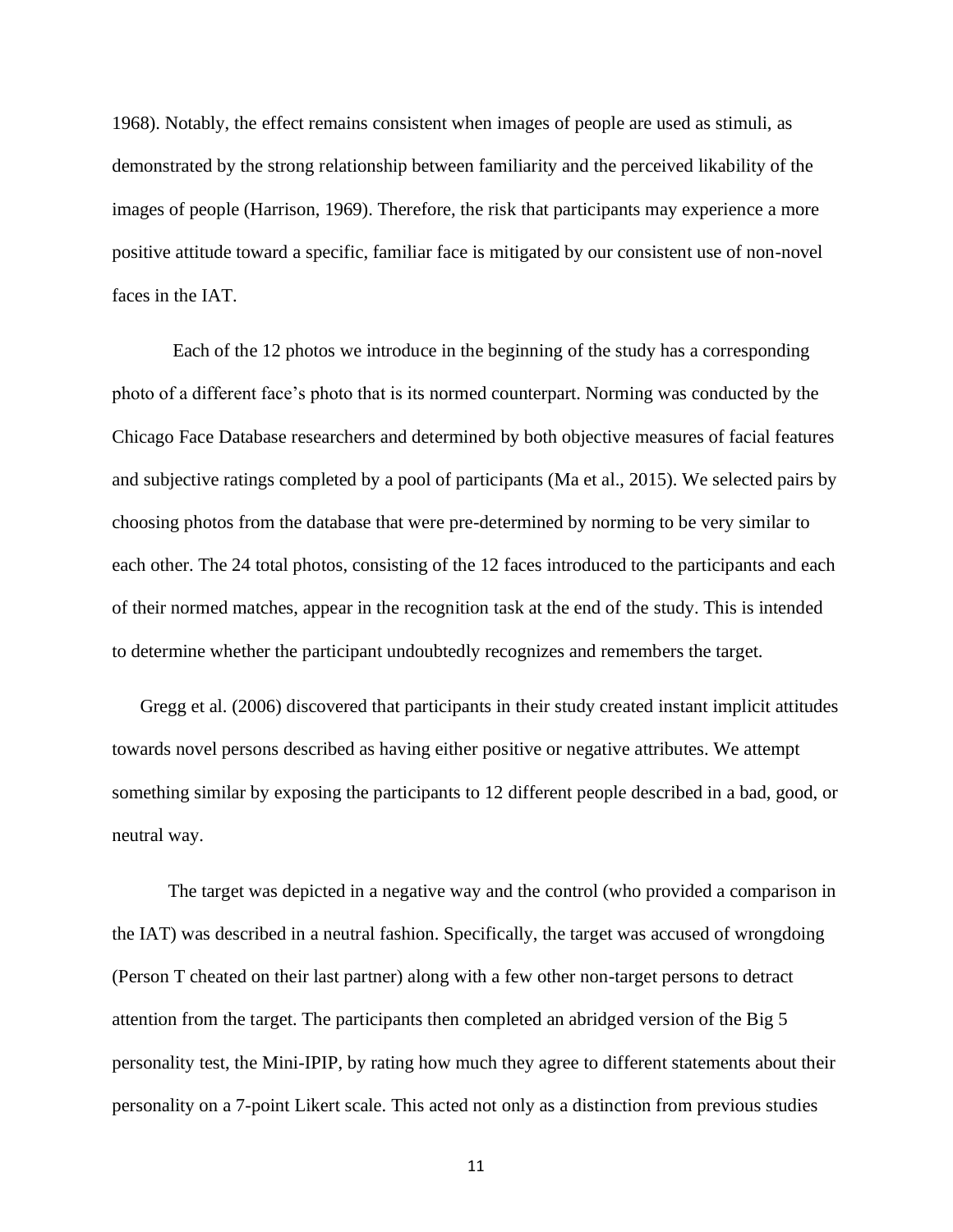on persistence of implicit attitudes but also as a distractor from the previously shown information to aid in forgetting the target explicitly. We suspected that once the participants began to think about themselves, they would begin to forget the details of what they had just read. The target was then exonerated by revealing to the participants that the previous information discussed regarding the 12 different people was all false information and therefore they should forget what was stated.

Participants were then given an Implicit Association Test (IAT) to determine their implicit attitudes towards the target in comparison to the neutral persons from the beginning of the study. The participants were assigned to one of six different IATs. For each of the three versions of the target exposure section of the study, two different Implicit Association Tasks were created, one which began with Person A on the right-hand side and Person B on the lefthand side, and the other which began with Person B on the right-hand side and Person A on the left-hand side at the start of the test. As with any conventional IAT the test goes through two cycles, the second of which is identical to the first aside from swapping the right and left-hand side photos for a reversal effect. Upon completion of the IAT, participants were asked to complete a memory test where 24 photos were shown. The participants were asked to select 12 of the 24 photos they remember best as being introduced to in the beginning of the survey. Of those 12, they then selected the one they believed to be the target photo and rated how confident they were that they chose the correct photo on a 5-point scale from "Not at all confident" to "Extremely confident."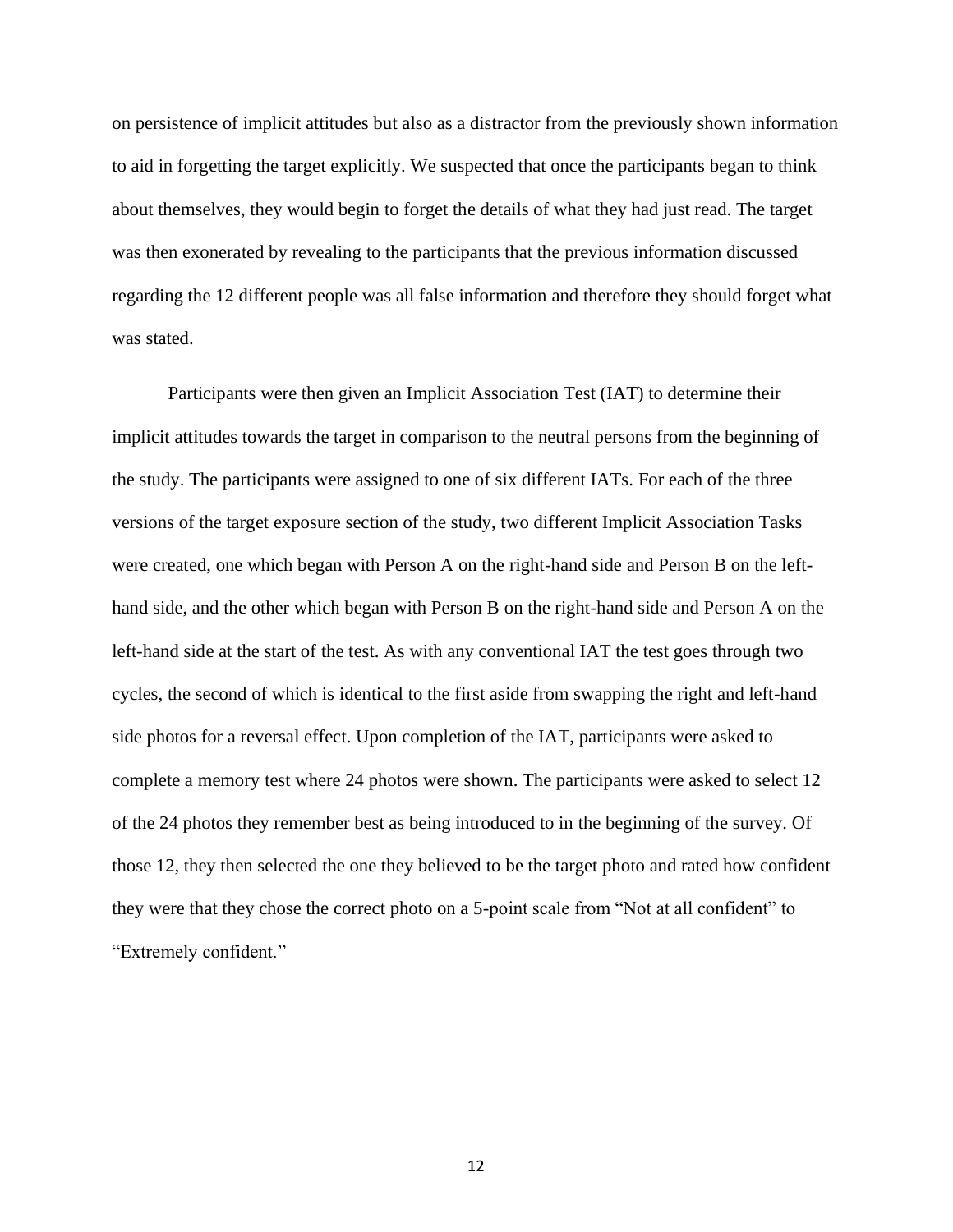## **RESULTS**

#### **Target Non-Remembrance**

The majority of participants were unable to correctly identify the target, as we had hoped. Only 24 out of the 170 participants correctly selected the target for their version of the study, meaning approximately 86% of participants failed to remember the target when given the memory test. While this is the outcome we hoped for, it is possible that the correct selections were largely a function of the faces' similarities as participant confidence levels for selecting the correct person were consistently low (see Table 1).

# **Table 1**

| Confidence     | Total | Female | Male | Other | Prefer not to<br>say |
|----------------|-------|--------|------|-------|----------------------|
| Total          | 170.0 | 140.0  | 28.0 | 1.0   | 1.0                  |
| 1              | 54.0  | 42.0   | 10.0 | 1.0   | 1.0                  |
| $\overline{2}$ | 64.0  | 54.0   | 10.0 | 0.0   | 0.0                  |
| 3              | 38.0  | 32.0   | 6.0  | 0.0   | 0.0                  |
| 4              | 12.0  | 11.0   | 1.0  | 0.0   | 0.0                  |
| 5              | 2.0   | 1.0    | 1.0  | 0.0   | 0.0                  |

**Participant Self-Report of Confidence for Selecting Target by Gender**

*Note.* Confidence Likert scale was labeled at 1: Not at all confident and 5: Extremely

confident

The average confidence of the overall sample was a score of 2.1, and the median of the sample was a score of 2.0. These average and median scores for confidence were consistent across males and females, with the exception of the male average score being slightly lower at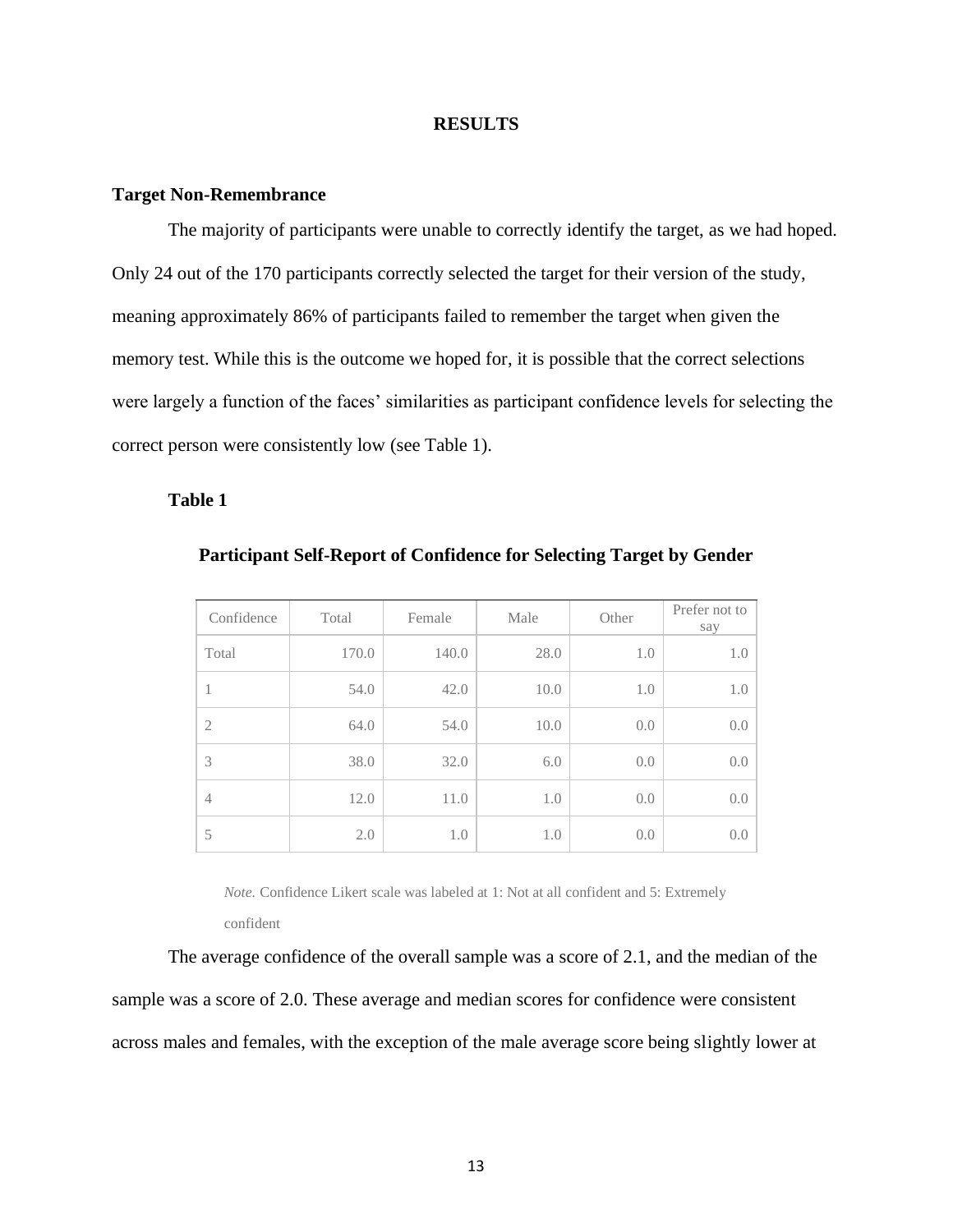2.0. Overall, the majority of respondents chose option (1) or (2), signaling a very low confidence in having chosen the correct target across most participants.

# **Table 2**

| Confidence     | Total | <b>Black or</b><br>African<br>America<br>$\mathbf n$ | White | Asian | Hispanic<br>/Latinx | Other | Prefer<br>not to<br>say |
|----------------|-------|------------------------------------------------------|-------|-------|---------------------|-------|-------------------------|
| 1              | 54.0  | 3.0                                                  | 20.0  | 24.0  | 4.0                 | 2.0   | 1.0                     |
| $\overline{2}$ | 64.0  | 6.0                                                  | 32.0  | 20.0  | 3.0                 | 3.0   | 0.0                     |
| 3              | 38.0  | 2.0                                                  | 17.0  | 16.0  | 0.0                 | 3.0   | 0.0                     |
| $\overline{4}$ | 12.0  | 1.0                                                  | 8.0   | 2.0   | 1.0                 | 0.0   | 0.0                     |
| 5              | 2.0   | 0.0                                                  | 1.0   | 0.0   | 1.0                 | 0.0   | 0.0                     |
| average        | 2.1   | 2.1                                                  | 2.2   | 1.9   | 2.1                 | 2.1   | 1.0                     |
| median         | 2.0   | 2.0                                                  | 2.0   | 2.0   | 2.0                 | 2.0   | 1.0                     |

# **Participant Self-Report of Confidence for Selecting Target by Race**

*Note.* Confidence Likert scale was labeled at 1: Not at all confident and 5: Extremely confident

Although the average and median scores of confidence were fairly consistent across race, those who identified as White reported being slightly more confident, with an average rating of 2.2 as compared to the total average of 2.1. Those who identified themselves as Asian were slightly less confident of having correctly identified the target than the overall average of 2.1, with an average score of 1.9. The samples of participants who self-identified as Black or African American, Hispanic or Latinx, or "Other" had median and average scores consistent with the median and average scores of the overall sample.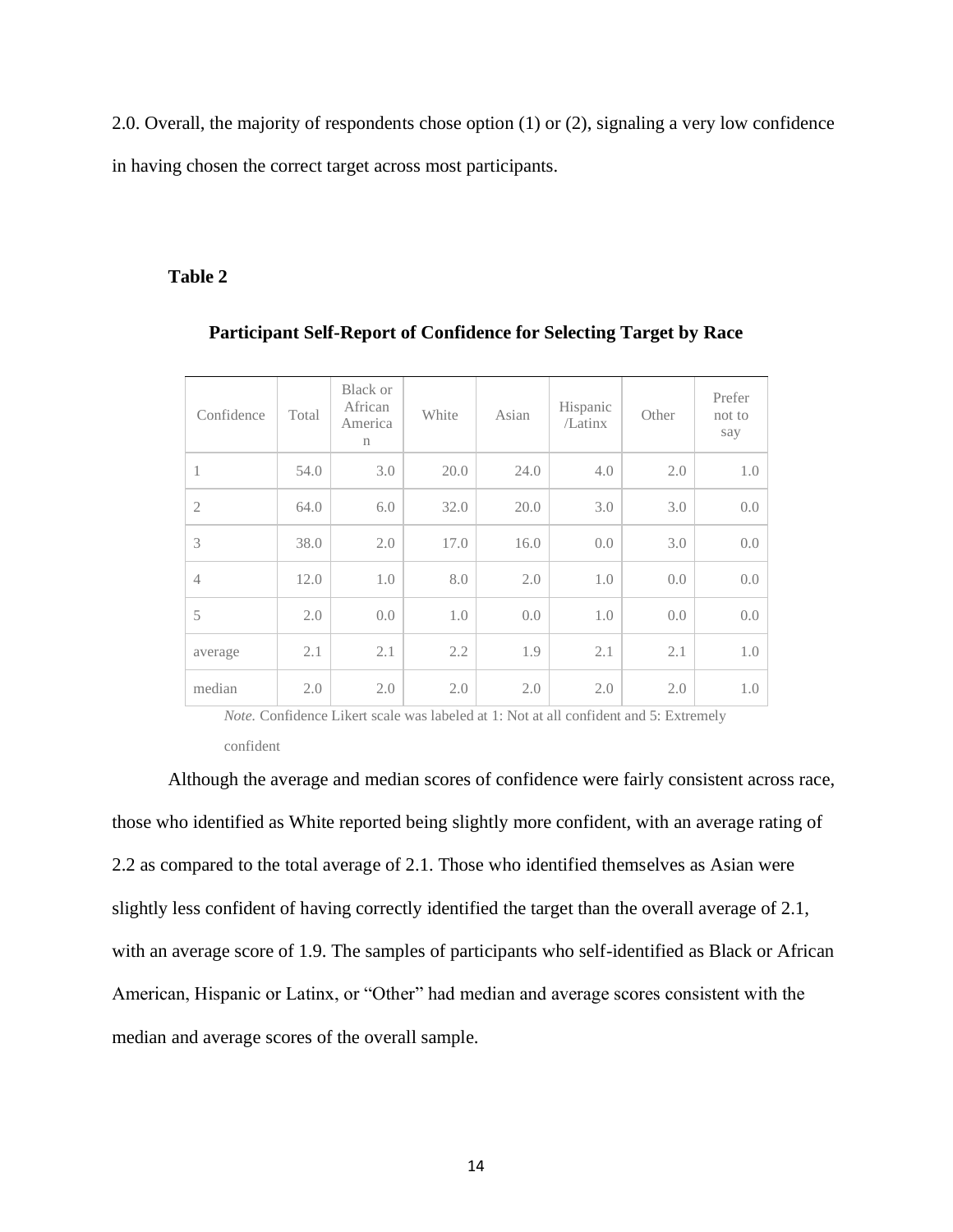## **Calculating D-Score**

After determining that no participant met any of the exclusionary criteria, the D-score was calculated with the full sample of  $N=170$ . This was done by finding the difference between the Implicit Association Test reaction times towards the control and the reaction times towards the target, and dividing this difference by the standard deviation of within-subject pooled response times. We then conducted a one-sample t-test for the D-score (see Table 3).

# **Table 3**

|                         | $-1.469$                  |
|-------------------------|---------------------------|
|                         | 169                       |
| p-value                 | 0.1437                    |
| 95% confidence interval | $-0.09951159, 0.01459945$ |

**One-Sample T-test for D-score**

As shown in the table above, the t-test was non-significant with the value of t being – 1.469 and a p-value of 0.1437. The negative value of t indicates a slight, non-significant trend in favor of the target as opposed to the control. As such, we did not find evidence to support our hypothesis that an exonerated person can still receive negative bias despite being forgotten.

In addition to our main analysis, we conducted exploratory analyses to examine the relationship between specific demographics and D-score. The first of these exploratory analyses was an analysis of variance (ANOVA) for gender, which we conducted as a means of examining whether there was a statistically significant difference in bias towards the target between genders of participants.

# **Table 4**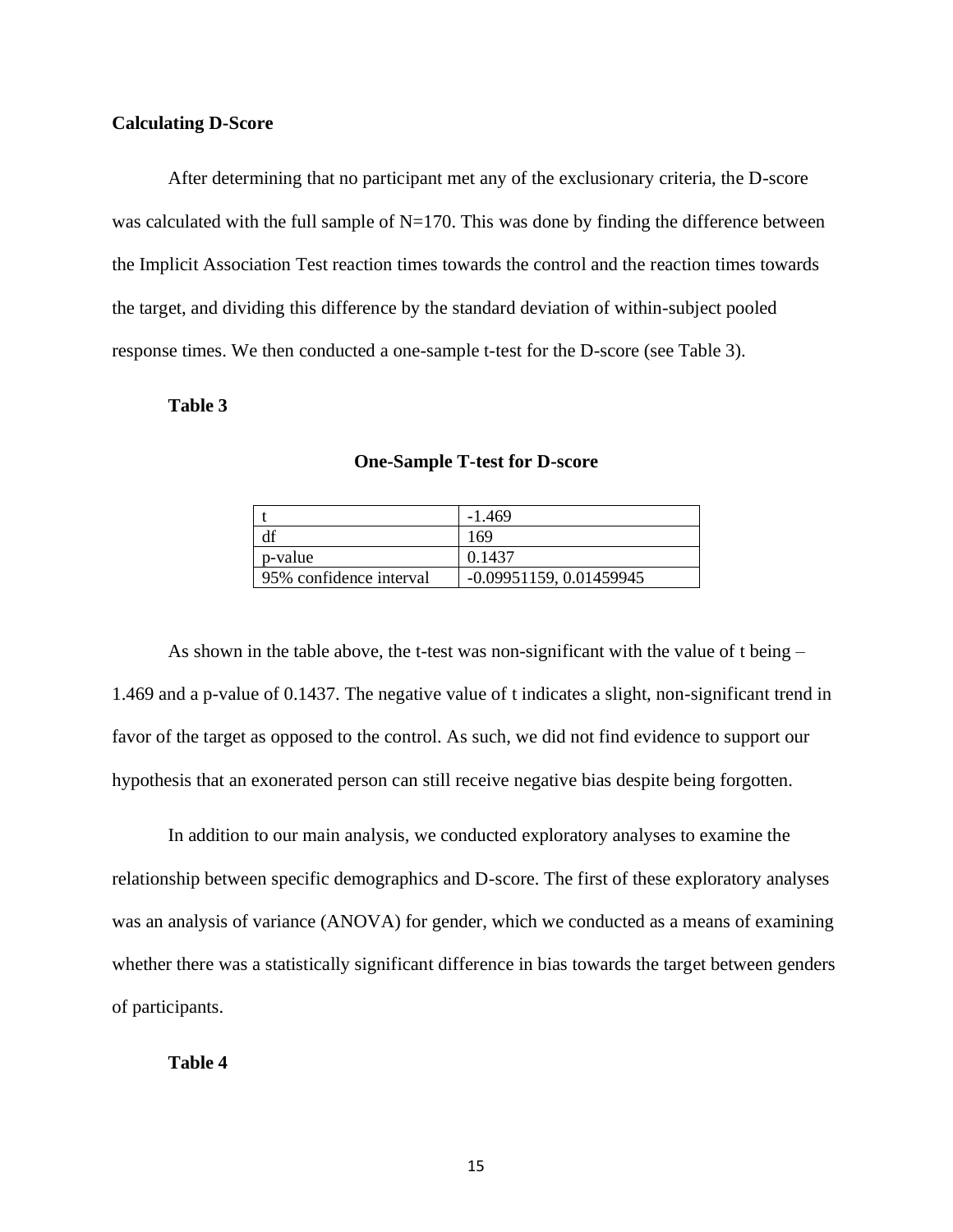#### **ANOVA for Gender by D-score**

|        | $\mathbf{r}$<br>Dt | ∽<br>Sum Sq                                    | Mean<br>νU | value<br>.              | –<br>value<br>. .<br>. |
|--------|--------------------|------------------------------------------------|------------|-------------------------|------------------------|
| Gender | . .                | 1717<br>$\overline{\phantom{a}}$<br><u>_ 1</u> | 7249       | $\alpha$<br>v. <i>,</i> | 396<br>υ.υ<br>ノマ       |

As seen in Table 4, the analysis of variance of D-score for gender was non-significant with an F-value of 0.997. Thus, there is no sufficient evidence to suggest that bias towards the target differed between participants' genders. It is important to note our relatively small sample size of  $N=28$  males compared to  $N=140$  females. The disproportionate male and female sample sizes make it difficult to argue for the external validity of this finding, though we hope subsequent research on this topic will consider gender differences as well.

It is possible that the large difference in male and female populations is the sole explanation for this finding, though it is also reasonable to conjecture that it is a fairly accurate reflection of implicit attitudes as being relatively consistent across gender.

**Table 5**

#### **ANOVA for Race by D-score**

|      | ~ ^<br>◡ | Sum Sq | Mean<br>.SG                            | value | value<br>. .                  |
|------|----------|--------|----------------------------------------|-------|-------------------------------|
| Race | . .      | 30605  | $-101$<br>∽<br>$\bot \rightarrow \bot$ | 0.838 | $\sim$ $\sim$ $\sim$<br>∪.J∠J |

The analysis of variance of participants' D-scores for race was also non-significant with an F-value of 0.838. Across the 5 different races, no statistically significant difference in bias towards the target was found. We had no specific hypothesis regarding race at the start of this study, but rather sought to examine how differing demographics might play into this phenomenon of forgetting but not forgiving. It is conceivable to attribute the non-significance of race and gender to factors that we suspect also contributed to the non-significance of the D-score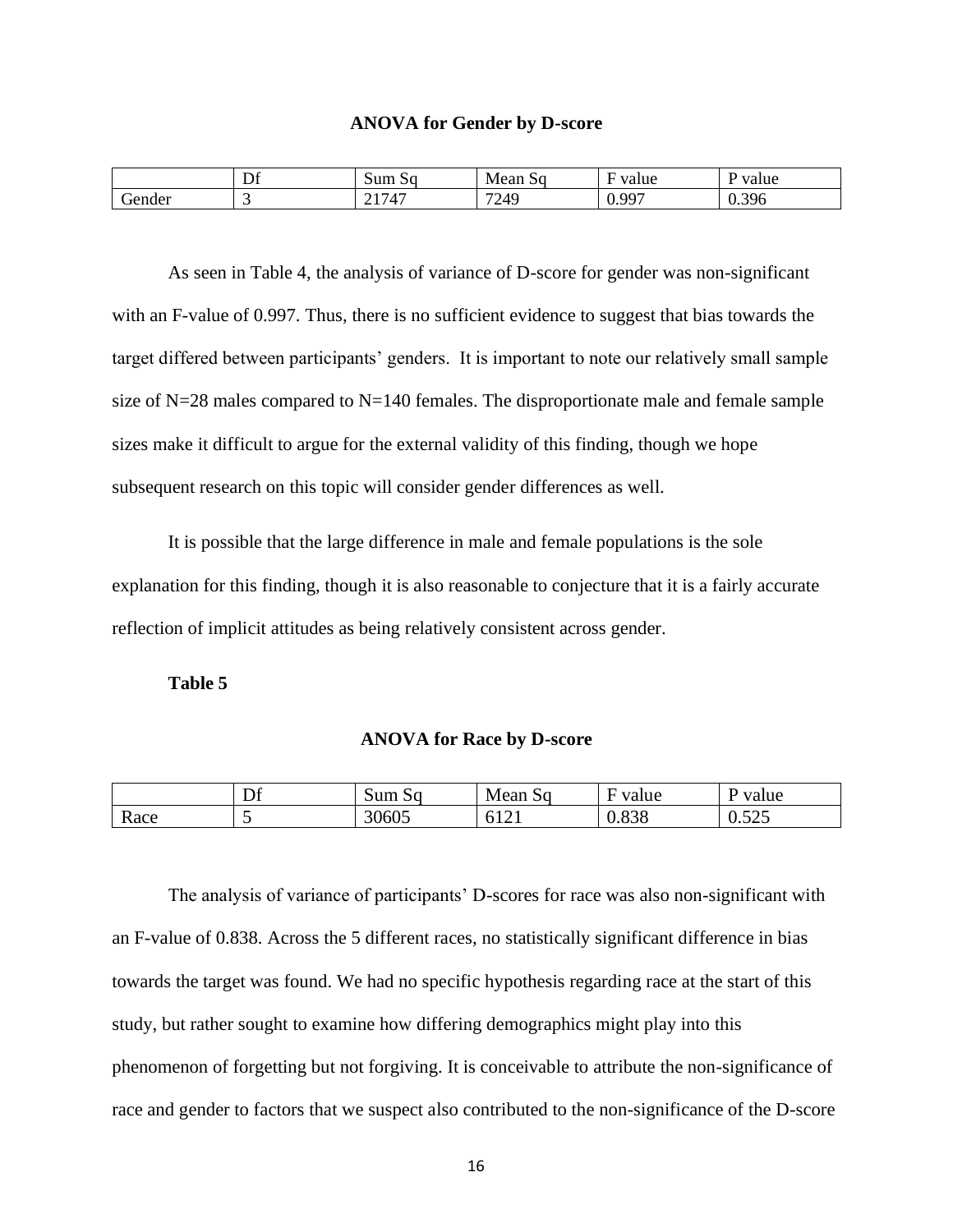for the participant population as a whole (see Discussion), though it is also possible that attitudes of implicit bias do not significantly differ across these demographics.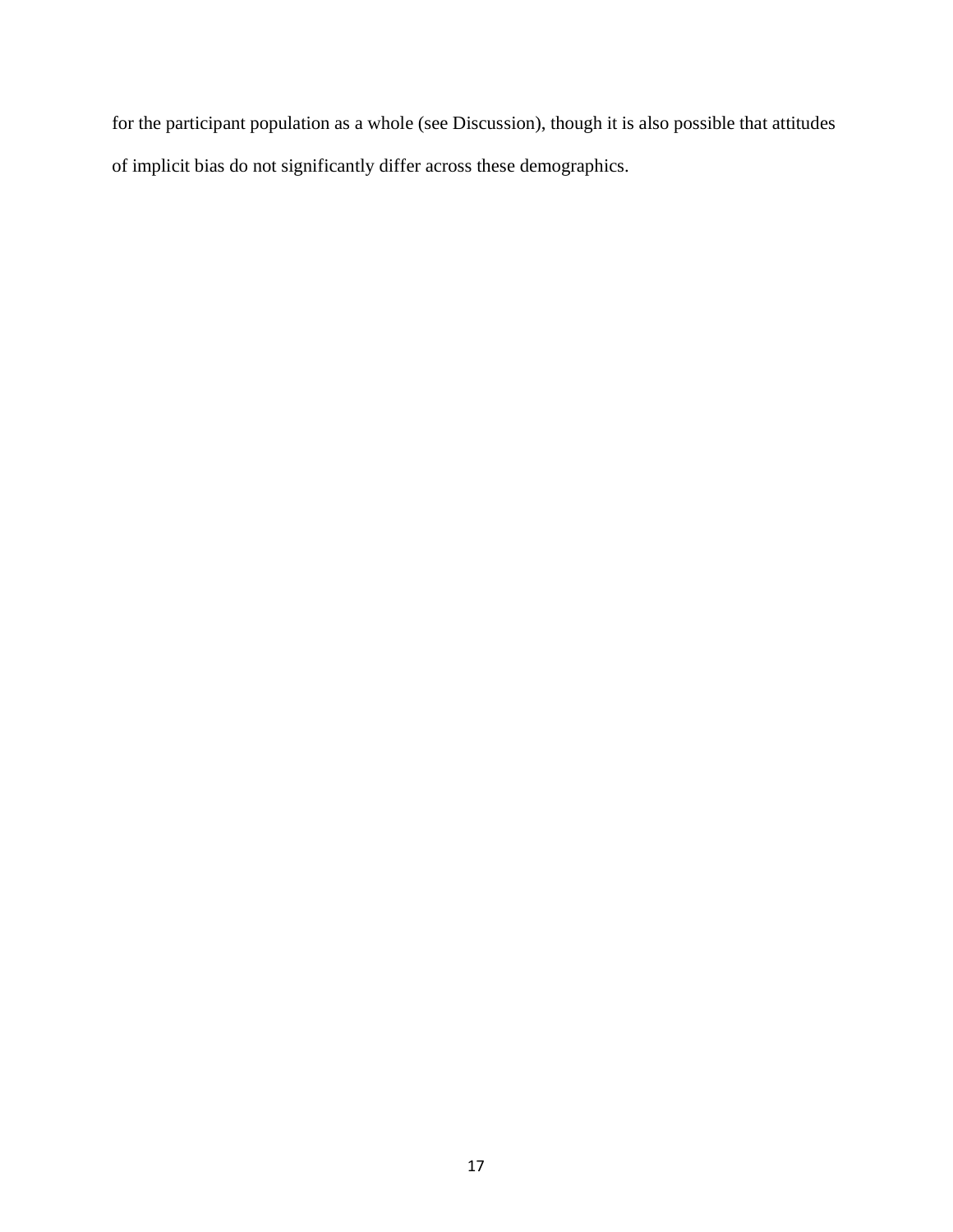### **DISCUSSION**

In the current study, we sought to test whether an exonerated person could be forgotten but still remain the subject of implicit bias. This analysis of bias turned out to be non-significant. The analyses of variance for both gender and race on bias were likewise both non-significant. Overall accurate recall of the target remained low with 24 of 170 participants correctly identifying the target. Confidence ratings for correctly identifying the target were also low, with an overall sample average of 2.1 out of 5.

There are a number of reasons that could potentially explain why we have arrived at this outcome. The first is that the brief exposure to the target was not lengthy enough to produce a salient dislike of the target, leading participants to have no real associations attached to the target's face while taking the IAT. Our biggest hurdle in the design of this study was in crafting a balance between exposure of the target that was long enough for participants to digest and form a negative impression, but not long enough for them to remember it explicitly throughout the duration of the study. It is also possible that the targets and controls were too similar in appearance, and when presented with both faces, the participant could not attribute an implicit positive or negative feeling to one rather than the other, or perhaps even confused the control as being the target. Although we were able to administer a few rounds of pilot testing, we had neither the time nor flexibility of in-person data collection to determine the best course of action through usability testing.

Finally, the restriction of data collection during COVID-19 (i.e., online) required that data would be collected in a single session. From memory research it might behoove us to separate the exposure of faces from the IAT, administering the latter several days late to give enough time for explicit memory to fade.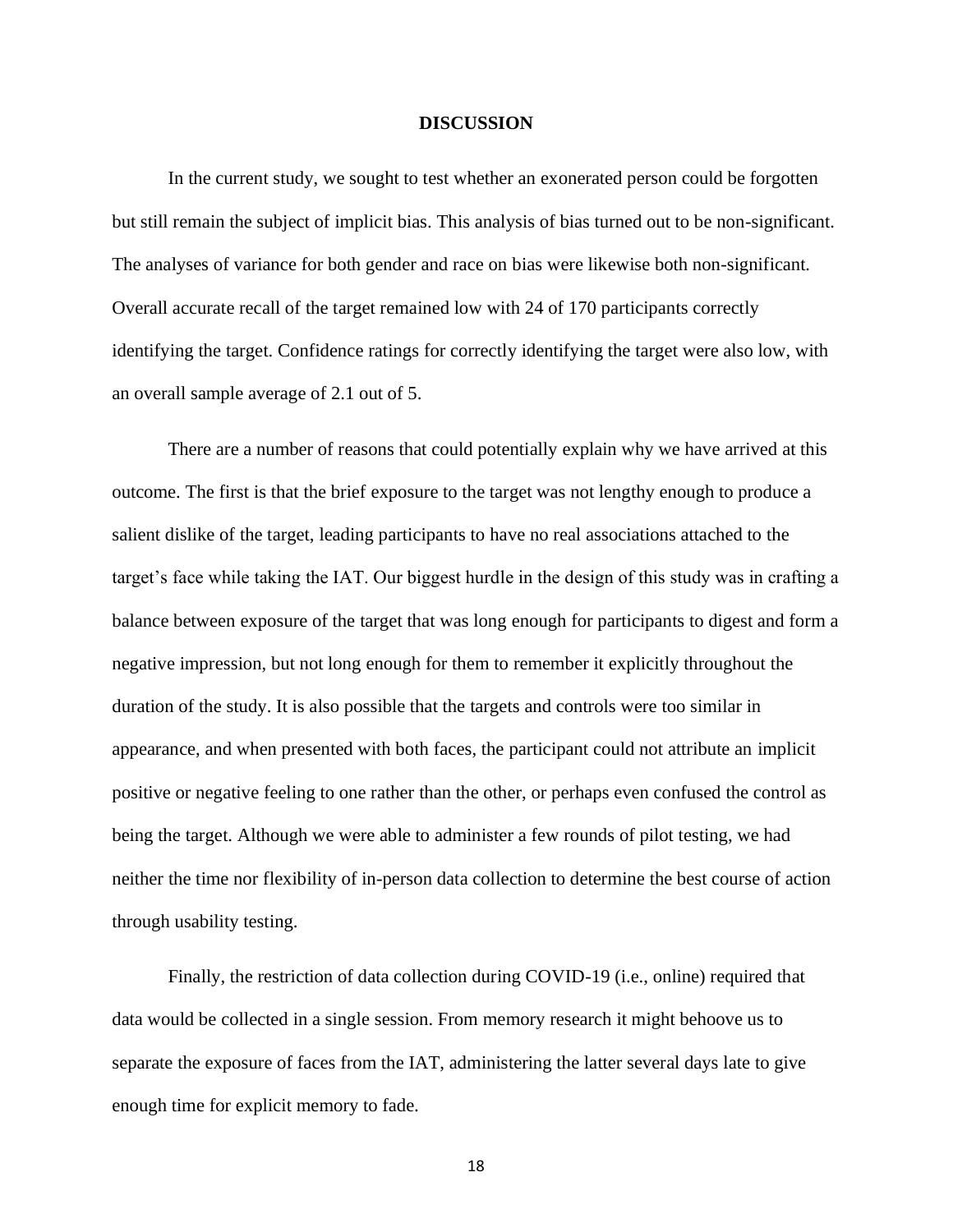As stated previously, due to the COVID-19 pandemic, we were unable to collect data in the lab. We propose that the "forgotten but not forgiven" phenomenon is important enough to deserve subsequent study, as even corrected misinformation can result in the undeserved end to political careers, continued bias against the wrongly convicted, and much more. It is reasonable to think that a two-part study where participants are shown the target for more than 1 second, or multiple times, then given a few days or weeks to forget what the target looks like, and asked to come back to the lab to take the IAT would present a better opportunity to explore this phenomenon. Since it is plausible that the faces resembled each other so strongly that participants could not distinguish between them enough to subconsciously attribute negative feelings towards one rather than the other, it may be wise to use a more diverse set of persons to act as targets and controls in the study. We believe there is evidence to suggest that this phenomenon exists and can be tested accurately with the right approach as exemplified by both Victorino et al. (2019) and Bastick (2021).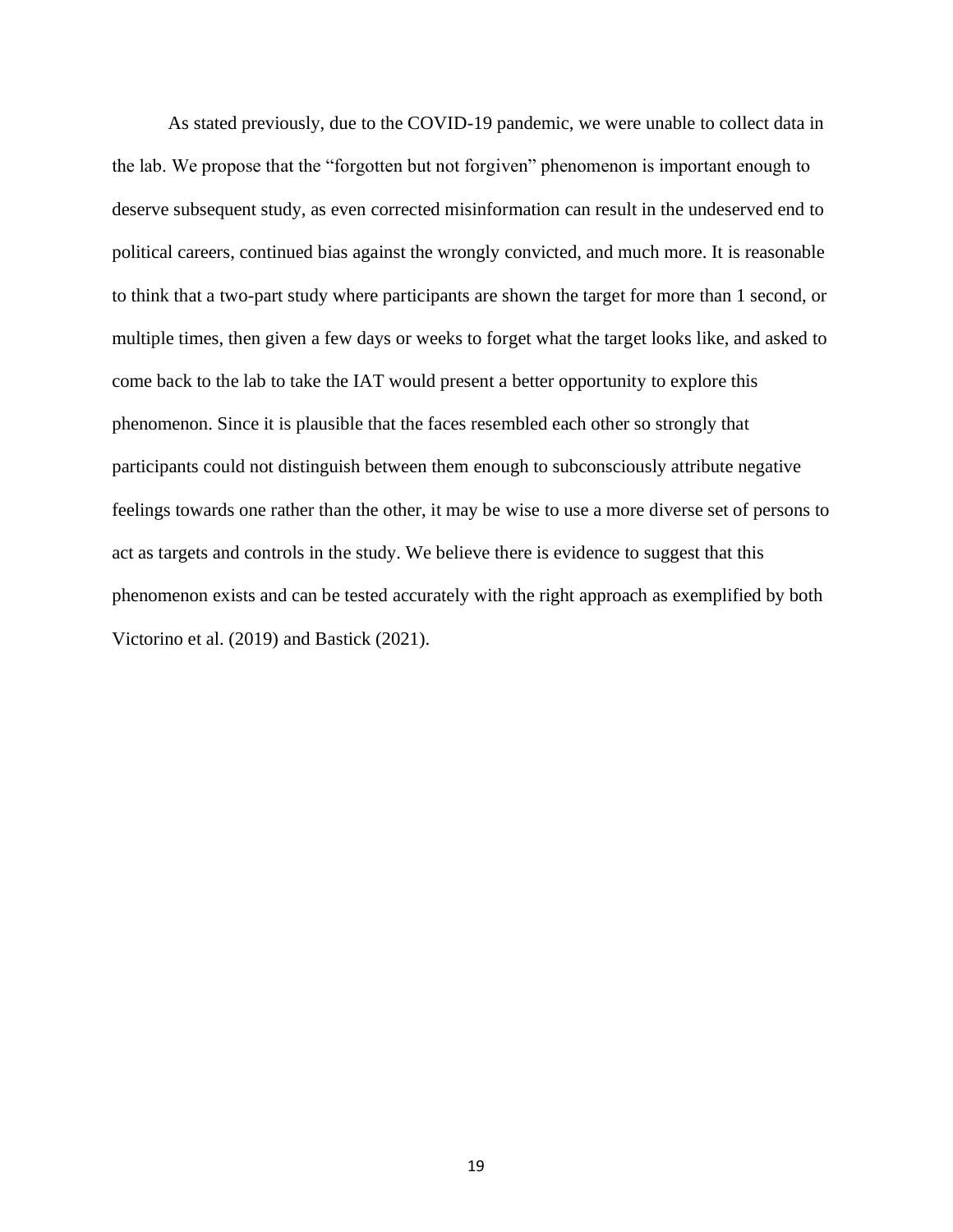## **REFERENCES**

- Baddeley, A. D., & Hitch, G. (1993). The recency effect: implicit learning with explicit retrieval?: short-term memory. Memory & Cognition, 21(2), 146–155.
- Blair, I. V., Dasgupta, N., & Glaser, J. (2015). Implicit attitudes. APA Handbook of Personality and Social Psychology, Volume 1: Attitudes and Social Cognition., 665-691. doi:10.1037/14341-021
- Bartels, L.M. Beyond the Running Tally: Partisan Bias in Political Perceptions. Political Behavior 24, 117–150 (2002).<https://doi.org/10.1023/A:1021226224601>
- Bastick, Z. (2021). Would you notice if fake news changed your behavior? An experiment on the unconscious effects of disinformation. Computers in Human Behavior, 116. https://doiorg.proxy.library.cornell.edu/10.1016/j.chb.2020.106633
- Baumeister, R. F., Bratslavsky, E., Finkenauer, C., & Vohs, K. D. (2001). Bad is Stronger than Good. Review of General Psychology, 5(4), 323–370. https://doi.org/10.1037/1089- 2680.5.4.323
- Cone, J., & Ferguson, M. J. (2015). He did what? The role of diagnosticity in revising implicit evaluations. Journal of Personality and Social Psychology, 108(1), 37–57. <https://doi.org/10.1037/pspa0000014>
- Donnellan, M. B., Oswald, F. L., Baird, B. M., & Lucas, R. E. (2006). The Mini-IPIP scales : Tiny-yet-effective measures of the big five factors of personality. Psychological Assessment, 18(2), 192–203.
- Dougherty, T. W., Turban, D. B., & Callender, J. C. (1994). Confirming first impressions in the employment interview: a field study of interviewer behavior. Journal of Applied Psychology, 79(5), 659–665.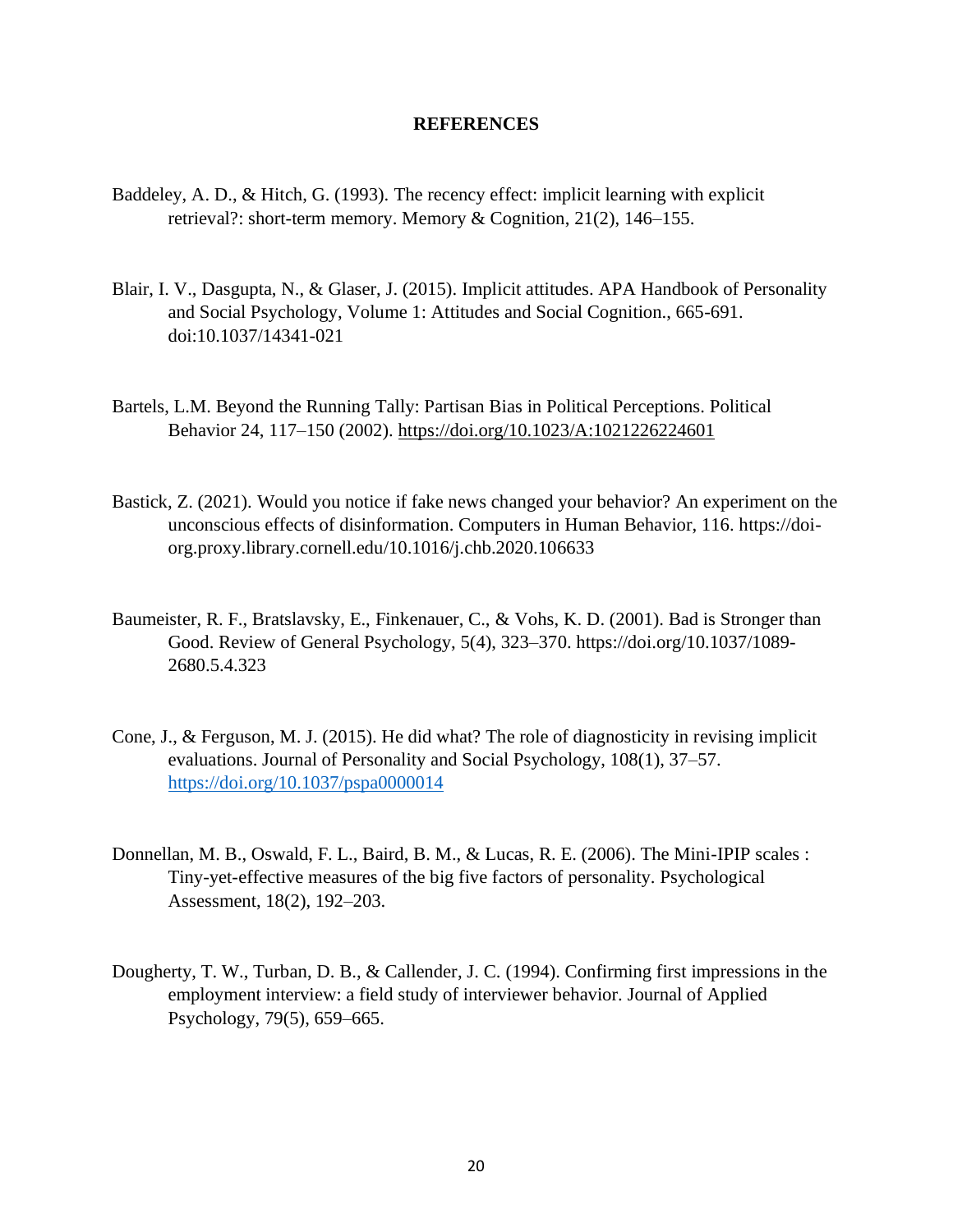- Fazio, R.H. (1995). Attitudes as object-evaluation associations: Determinants, consequences, and correlates of attitude accessibility. In R.E. Petty & J.A. Krosnick (Eds.), Attitude strength: Antecedents and consequences (pp. 247–282). Mahwah, NJ: Erlbaum.
- Ferguson, M. J., Mann, T. C., Cone, J., & Shen, X. (2019). When and how implicit first impressions can be updated. Current Directions in Psychological Science, 28(4), 331– 336. https://doi-org.proxy.library.cornell.edu/10.1177/0963721419835206
- Fiske, S. T. (1980). Attention and weight in person perception: The impact of negative and extreme behavior. Journal of Personality and Social Psychology, 38(6), 889–906. https://doi.org/10.1037/0022-3514.38.6.889
- Gawronski, B., & Bodenhausen, G. V. (2006). Associative and propositional processes in evaluation : An integrative review of implicit and explicit attitude change. Psychological Bulletin, 132(5), 692–731.
- Gawronski, B., & Strack, F. (2004). On the propositional nature of cognitive consistency: Dissonance changes explicit, but not implicit attitudes. Journal of Experimental Social Psychology, 40(4), 535–542.<https://doi.org/10.1016/j.jesp.2003.10.005>

Gladwell, M. (2005). Blink: The power of thinking without thinking. Little, Brown and Co.

- Greenwald, A. G., McGhee, D. E., & Schwartz, J. L. K. (1998). Measuring individual differences in implicit cognition: The implicit association test. Journal of Personality and Social Psychology, 74(6), 1464–1480.<https://doi.org/10.1037/0022-3514.74.6.1464>
- Greenwald, A. G., Nosek, B. A., & Banaji, M. R. (2003). Understanding and using the Implicit Association Test: I. An improved scoring algorithm. Journal of Personality and Social Psychology, 85(2), 197–216.
- Gregg, A. P., Seibt, B., & Banaji, M. R. (2006). Easier done than undone: Asymmetry in the malleability of implicit preferences. *Journal of Personality and Social Psychology, 90,* 1– 20.<http://dx.doi.org/10.1037/> 0022-3514.90.1.1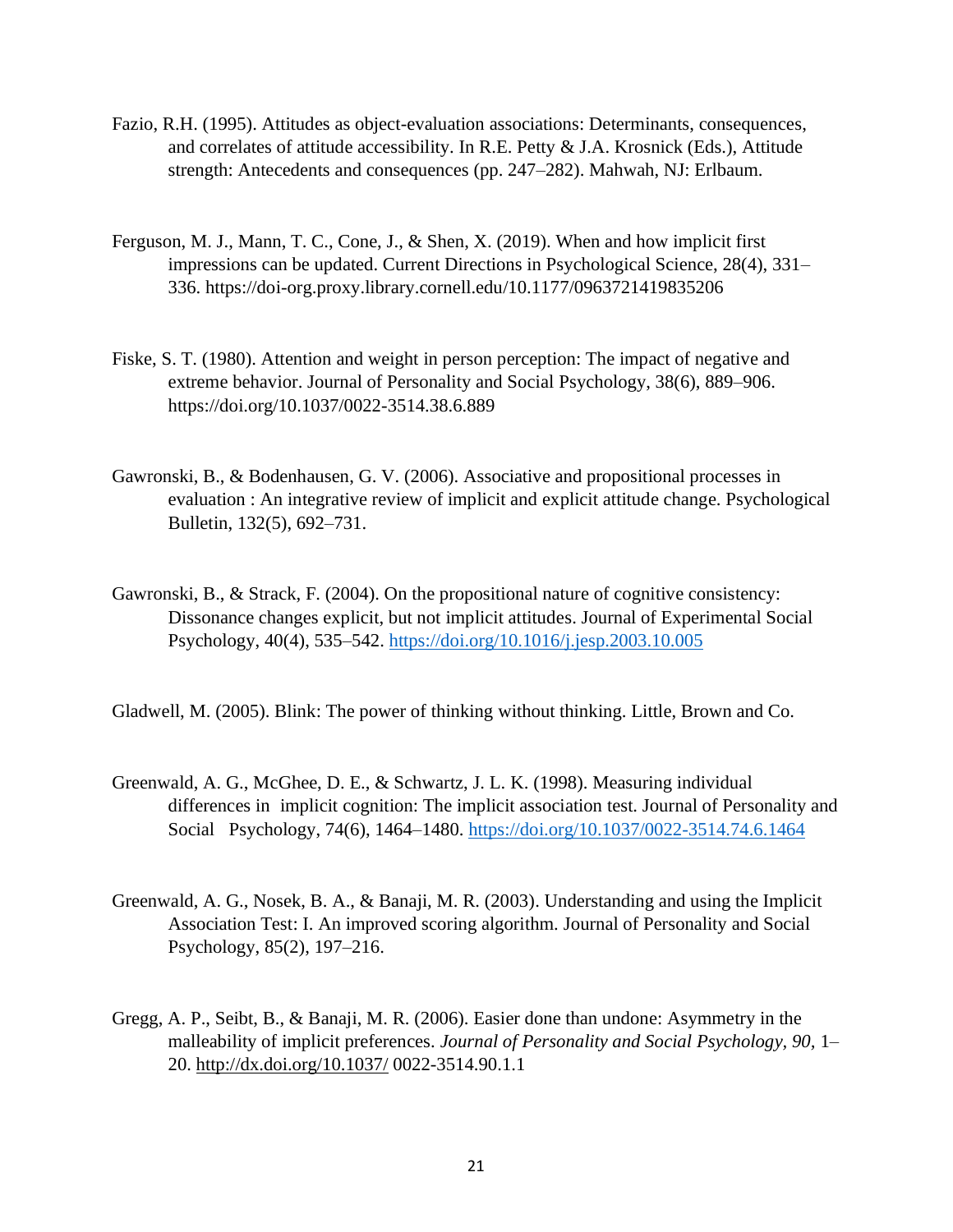- Ito, T. A., Larsen, J. T., Smith, N. K., & Cacioppo, J. T. (1998). Negative information weighs more heavily on the brain : The negativity bias in evaluative categorizations. Journal of Personality and Social Psychology, 75(4), 887–900.
- Johnson, H. M., & Seifert, C. M. (1994). Sources of the Continued Influence Effect: When Misinformation in Memory Affects Later Inferences. Journal of Experimental Psychology: Learning, Memory, and Cognition, 20(6), 1420–1436. [https://doi](https://doi-org.proxy.library.cornell.edu/10.1037/0278-7393.20.6.1420)org.proxy.library.cornell.edu/10.1037/0278-7393.20.6.1420
- Kassin, S. M., Bogart, D., & Kerner, J. (2012). Confessions That Corrupt: Evidence From the DNA Exoneration Case Files. Psychological Science, 23(1), 41–45. htps://doi.org/10.1177/0956797611422918
- Levey, A. B., & Martin, I. (1975). Classical conditioning of human 'evaluative' responses. Behaviour Research and Therapy, 13(4), 221–226. https://doi.org/10.1016/0005- 7967(75)90026-1
- Levitin, D. J. (2014). The organized mind: thinking straight in the age of information overload. New York, N.Y.: Dutton.
- Lewandowsky, S., Ecker, U. K. H., Seifert, C. M., Schwarz, N., & Cook, J. (2012). Misinformation and Its Correction: Continued Influence and Successful Debiasing. Psychological Science in the Public Interest, 13(3), 106–131. https://doi.org/10.1177/1529100612451018
- Ma, D. S., Correll, J., & Wittenbrink, B. (2015). The Chicago face database: A free stimulus set of faces and norming data. Behavior Research Methods, 47(4), 1122. https://doi.org/10.3758/s13428-014-0532-5
- Mann, T. C., Ferguson, M. J., & Smith, E. R. (2015). Can we undo our first impressions? The role of reinterpretation in reversing implicit evaluations. Journal of Personality and Social Psychology, 108(6), 823.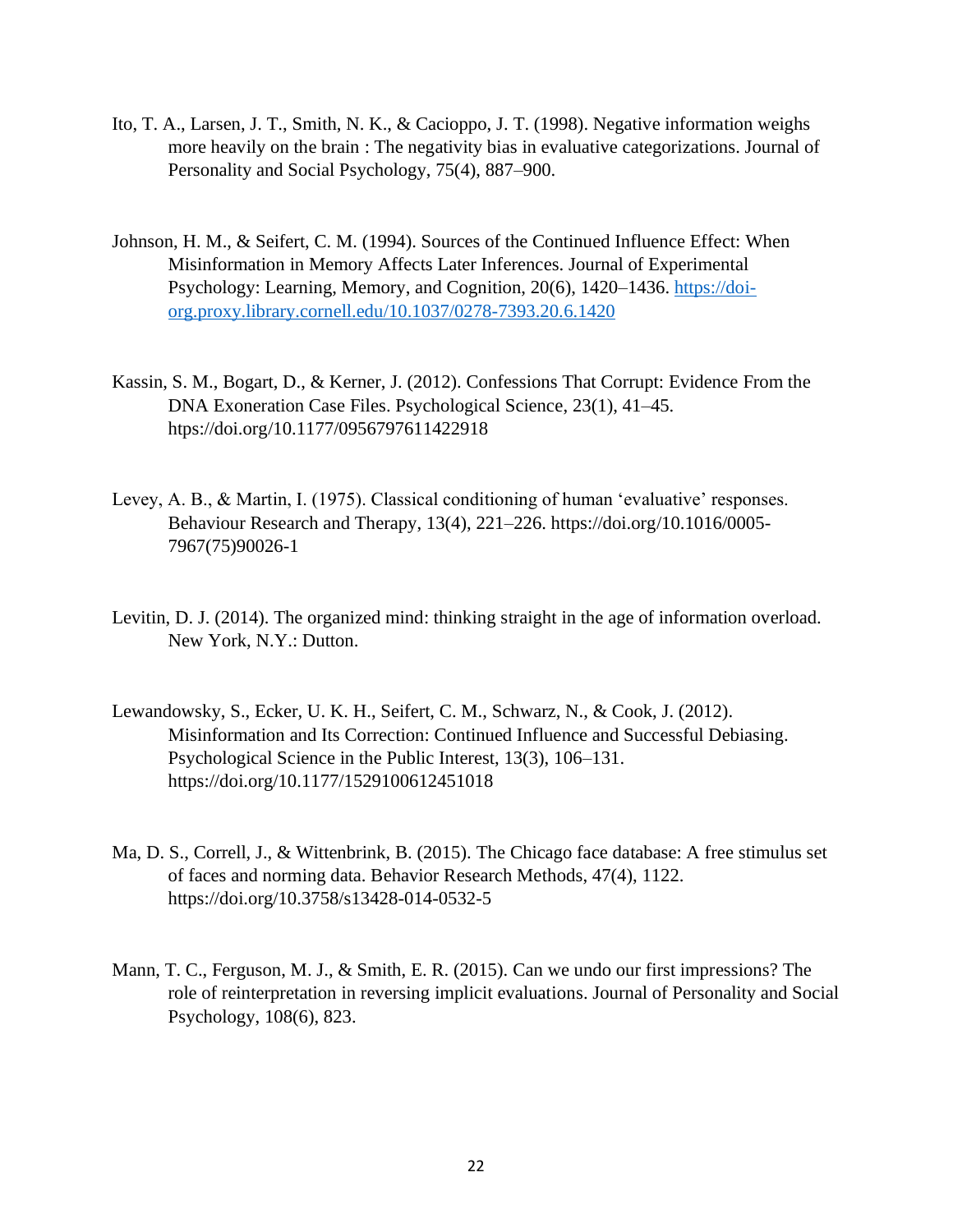- Mitchell, C. J., De Houwer, J., & Lovibond, P. F. (2009). The propositional nature of human associative learning. Behavioral and Brain Sciences (Print), 32(2), 183–198.
- Munro, E. (1995) The power of first impressions, Practice, 7:3, 59-65, DOI: 10.1080/09503159508411629
- Nyhan, B., & Reifler, J. (2010). When corrections fail: the persistence of political misperceptions [in the US]. Political Behavior,  $32(2)$ ,  $303-330$ .
- Peters, K. R., & Gawronski, B. (2011). Are We Puppets on a String? Comparing the Impact of Contingency and Validity on Implicit and Explicit Evaluations. Personality and Social Psychology Bulletin, 37(4), 557–569. https://doi.org/10.1177/0146167211400423
- Petty, R. E., Tormala, Z. L., Brinol, P., & Jarvis, W. B. G. (2006). Implicit ambivalence from attitude change : An exploration of the PAST model. Journal of Personality and Social Psychology, 90(1), 21–41.
- Porter, S., Ten Brinke, L., & Gustaw, C. (2010). Dangerous decisions: the impact of first impressions of trustworthiness on the evaluation of legal evidence and defendant culpability. Psychology, Crime & Law, 16(6), 477–491.
- Rabin, M. & Schrag, J. L. (1999). First Impressions Matter: A Model of Confirmatory Bias. *The Quarterly Journal of Economics*, *114*(1), 37–82.
- Rozin, P., & Royzman, E. B. (2001). Negativity bias, negativity dominance, and contagion. Personality and Social Psychology Review, 5(4), 296–320.
- Rydell, R. J., & McConnell, A. R. (2006). Understanding implicit and explicit attitude change: A systems of reasoning analysis. Journal of Personality and Social Psychology, 91(6), 995– 1008.<https://doi-org.proxy.library.cornell.edu/10.1037/0022-3514.91.6.995>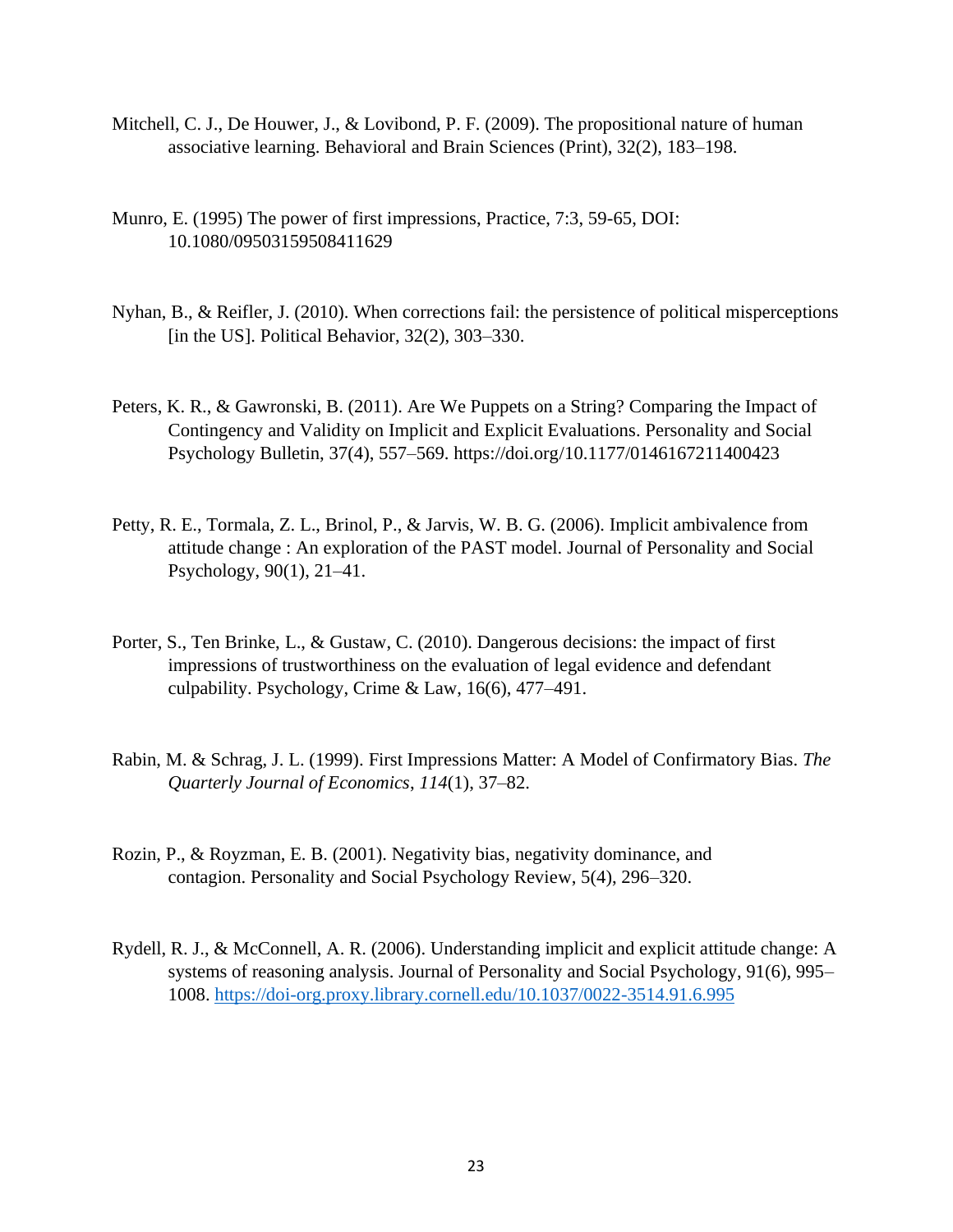- Skowronski, J. J., & Carlston, D. E. (1989). Negativity and extremity biases in impression formation: A review of explanations. Psychological Bulletin, 105(1), 131– 142.<https://doi.org/10.1037/0033-2909.105.1.131>
- Sloman, S. A. (1996). The empirical case for two systems of reasoning. Psychological Bulletin, 119(1), 3– 22. https://doi.org/10.1037/0033-2909.119.1.3
- Smith, E. R., & Decoster, J. (2000). Dual-process models in social and cognitive psychology: Conceptual integration and links to underlying memory systems. Personality and Social Psychology Review, 4(2), 108–131.
- Thorson, E. (2015). Belief Echoes: The Persistent Effects of Corrected Misinformation. Political Communication,33(3), 460-480. doi:10.1080/10584609.2015.1102187
- Todorov, A. (2017). Face Value: The Irresistible Influence of First Impressions. United Kingdom: Princeton University Press.
- Todorov, A., Mende-Siedlecki, P., & Dotsch, R. (2013). Social judgments from faces. Current Opinion in Neurobiology, 23(3), 373–380. http://doi.org/https://doi.org/10.1016/j.conb.2012.12.010
- Victorino, L., Pilati, R., & Linhares, A. (2019). Priming and Prejudice: The Bias Effect of Origin Information on Peer Review, Judgment and Evaluation. Avances En Psicología Latinoamericana, 37(1), 169–178. [https://doi](https://doi-org.proxy.library.cornell.edu/10.12804/revistas.urosario.edu.co/apl/a.5635)org.proxy.library.cornell.edu/10.12804/revistas.urosario.edu.co/apl/a.5635
- Wilson, T. D., Lindsey, S., & Schooler, T. Y. (2000). A model of dual attitudes. Psychological Review, 107(1), 101–126.
- Winter, L., Uleman, J. S., & Cunniff, C. (1985). How automatic are social judgments? Journal of Personality and Social Psychology, 49(4), 904–917. https://doi.org/10.1037/0022- 3514.49.4.904 (Retraction published 1970, Journal of Experimental Psychology, 86[2], 255-262)